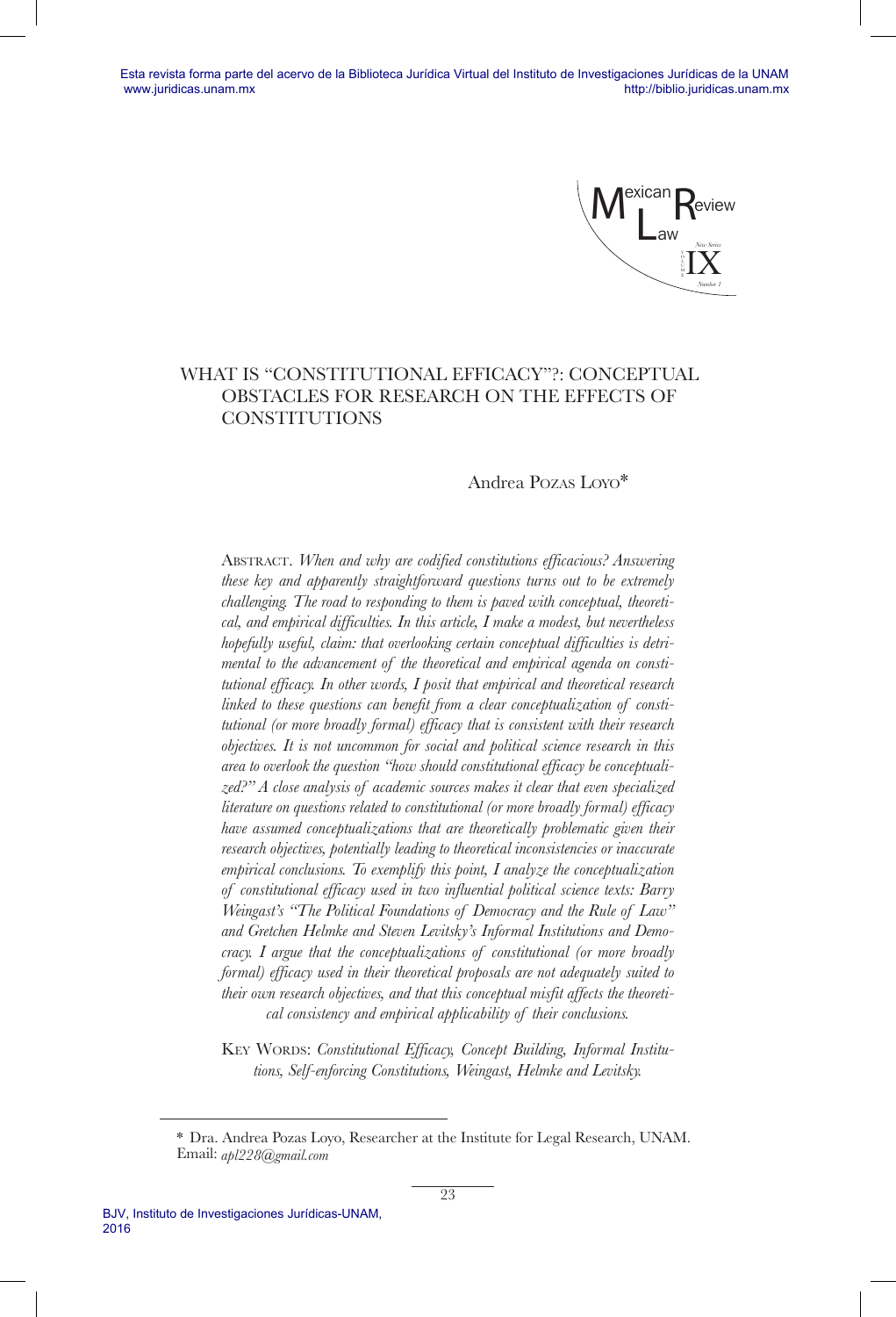Resumen. ¿Cuándo y por *qué las constituciones codificadas son eficaces? Responder estas preguntas cruciales y aparentemente directas han resultado un reto mayúsculo. El camino a su resolución está plagado de dificultades conceptuales, teóricas y metodológicas. En este artículo defiendo una tesis modesta pero, espero, útil: Ignorar ciertas dificultades conceptuales es perjudicial para el progreso de la agenda teórica y empírica sobre la eficacia constitucional. En otros términos, afirmo que la investigación teórica y empírica vinculada a estas preguntas puede beneficiarse de una conceptualización clara de eficacia constitucional (o de manera más general de eficacia formal) que sea consistente con los objetivos de su investigación. Un análisis a detalle de las fuentes académicas muestran que incluso la literatura especializada sobre cuestiones vinculadas a la eficacia constitucional han presupuesto conceptualizaciones que son teóricamente problemáticas con sus objetivos de investigación, y que ello los puede conducir a problemas de orden teórico y empírico. Para ejemplificar este punto analizo la conceptualización de eficacia constitucional utilizada en dos influyentes estudios de ciencia política: "The Political Foundations of Democracy and the Rule of Law" de Weingast e Informal Institutions and Democracy de Helmke y Levitsky. Argumento que las conceptualizaciones de eficacia constitucional (o de manera más general de eficacia formal) empleadas en sus estudios no son adecuadas para los objetivos de su investigación, lo cual genera problemas para la consistencia y aplicabilidad de sus propuestas.*

Palabras clave: *Eficacia Constitucional, Conceptos, Instituciones Informales, Constituciones como Equilibrio, Weingast, Helmke, Levitsky.*

#### Table of contents

| 1. NORM-BEHAVIOR CONGRUENCE: A NECESSARY CONDITION 28             |  |
|-------------------------------------------------------------------|--|
| 2. NORM-BEHAVIOR CONGRUENCE NOT SUFFICIENT FOR CONSTITU-          |  |
|                                                                   |  |
| 3. EX-POST AD-HOC ENACTMENT, EX-ANTE AD-HOC ENACTMENT             |  |
|                                                                   |  |
|                                                                   |  |
|                                                                   |  |
| III. ON THE RELATIONS BETWEEN FORMAL AND INFORMAL INSTITUTIONS 34 |  |
| IV. EXOGENOUS FOUNDATIONS OF CONSTITUTIONAL EFFICACY?  40         |  |
|                                                                   |  |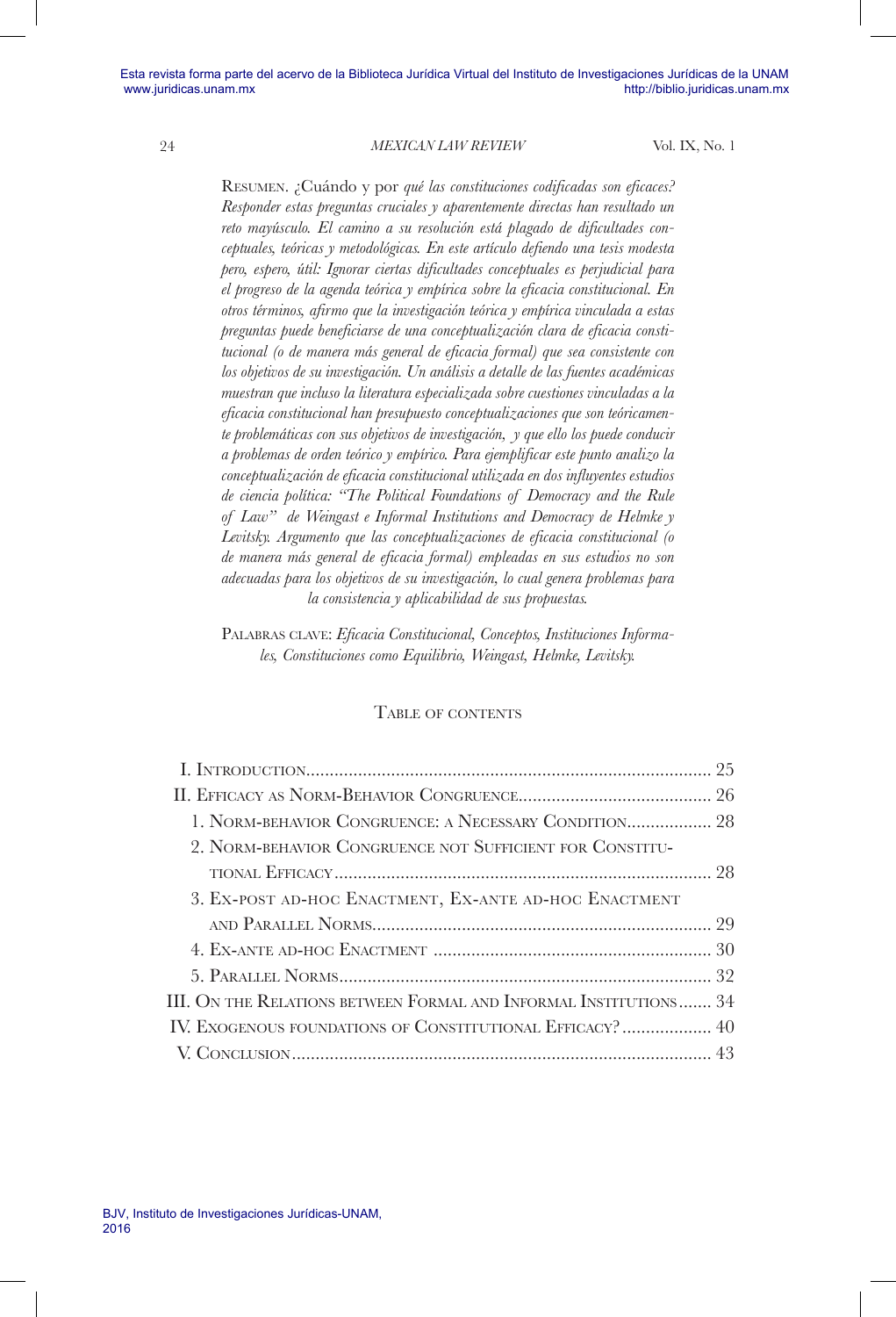### I. Introduction

With the emergence of codified national constitutions, modern constitutionalism made a critical bet: "that societies of men are really capable… of establishing good government from reflection and choice [, that they are not] forever destined to depend for their political constitutions on accident and force."1 Prima-facie this bet has reached a consensus, prolific constitutionmaking processes all around the globe have marked the last two decades of the 20th Century, and the first years of the 21st.<sup>2</sup> Latin America has been a frontrunner in this global trend with a stunning production of half of the world constitutions counting from independence until 2008.<sup>3</sup> The stakes of this bet are substantive: constitution-making processes imply considerable social and political risks and costs.<sup>4</sup> Moreover, from the late 18<sup>th</sup> Century to our day there have been important voices willing to bet against the efficacy of codified constitutions as mechanisms of social and political change<sup>5</sup> and the empirical evidence on constitutional efficacy does not support overly optimistic views.<sup>6</sup> Therefore, understanding when and why codified constitutions are efficacious is not only a matter of academic interest, but also of great social and political concern.

Unfortunately, answering these key and apparently straightforward questions turns out to be extremely challenging. The road to responding to them is paved with conceptual, theoretical, and empirical difficulties.<sup>7</sup> In this article, I make a modest, but nevertheless hopefully useful, claim: that overlooking certain conceptual difficulties is detrimental to the advancement of the theoretical and empirical agenda on constitutional efficacy. In other words, I posit that empirical and theoretical research linked to these questions can benefit from a clear conceptualization of constitutional (or more broadly formal or *de jure*) efficacy that is consistent with their research objectives.

 It is not uncommon for social and political science research in this area to overlook the question "how should constitutional efficacy be conceptualized?"

The Federalist No 1 (Hamilton).

<sup>&</sup>lt;sup>2</sup> Half of the world's constitutions were written or rewritten between 1978 and 2003: VIVIen Hart, Democratic Constitution Making, Special Report 107 (2003).

<sup>&</sup>lt;sup>3</sup> See: JOSE LUIS CORDEIRO, Constitutions Around the World: A View From Latin America", Institute of Developing Economies, Discussion Paper # 164, (2008) *available at http://www. ide.go.jp/English/Publish/Download/Dp/164.html.*<br><sup>4</sup> DAVID LANDAU, *Constitution-Making Gone Wrong*, 62 Alabama L. Rev. 923,938 (2013).<br><sup>5</sup> See for instance: FERDINAND, LASSALLE. *On the Essence of Constitutions* in 3(1)

national. 25,31 (1942).

<sup>&</sup>lt;sup>6</sup> See for instance: CLIFORD CARRUBA *et al. When Parchment Barriers Matter: De jure judicial independence and the concentration of power* (unpublished manuscript available at: *http://polisci.emory. edu/faculty/jkstato/resources/WorkingPapers/Parchment.pdf* ).

<sup>7</sup> *See* David Law, *Constitutions,* in The Oxford Handbook Of Empirical Legal Research (Peter Cane & Herbert M. Kritzer eds., 2010).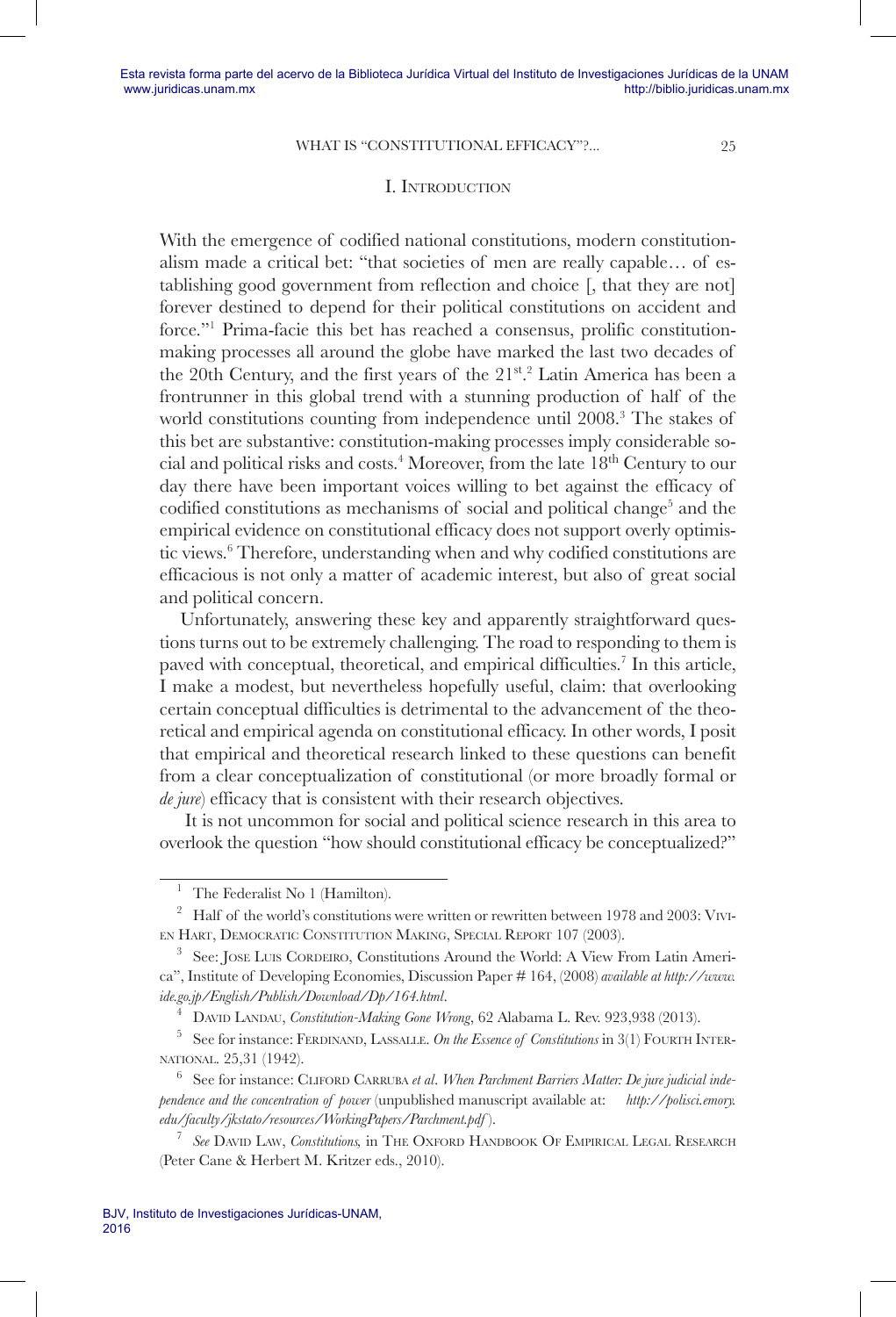On the one hand, this question may seem odd. "Constitution" and all its associated terms are recurrent elements of our public speech, and "constitutional efficacy" is not the exception. Even if considered a legitimate question, it may be thought of as an issue relevant only to the philosophical research on Law that has little relevance for social or political science research.<sup>8</sup> Nevertheless, as I argue, a close analysis of academic sources makes it clear that even specialized literature on questions related to constitutional (or more broadly legal) efficacy have assumed conceptualizations that are theoretically problematic given their own research objectives, potentially leading to theoretical inconsistencies or inaccurate empirical conclusions. To exemplify this point, I analyze the conceptualization of constitutional efficacy used in two influential political science texts: Barry Weingast's "The Political Foundations of Democracy and the Rule of Law"9 and Gretchen Helmke and Steven Levitsky's *Informal Institutions and Democracy*. 10 I argue that the conceptualizations of constitutional (or more broadly formal) efficacy used in their theoretical proposals are not adequately suited to their own research objectives, and that this conceptual misfit affects the theoretical consistency and empirical applicability of their conclusions. Specifically, I argue that the theoretical proposals of both texts imply a conceptualization of efficacy that I label as *norm-behavior congruence*, and that this conceptualization is not adequate for their aims.

The remainder of the article is divided into four sections. The first section discusses the conceptualization of constitutional efficacy as norm-behavior congruence and argues that it is not adequate for research on whether, when, and why constitutions (or more broadly formal institutions) have a causal effect on public official's behavior. In the second section, I analyze Helmke and Levitsky's theoretical proposal to account for the different kinds of relations between formal and informal institutions, and how these relations affect formal efficacy. In the third section, I analyze Weingast's theoretical proposal to account for the mechanism that makes constitutions work. In the fourth section I briefly conclude.

# II. Efficacy as Norm-Behavior Congruence

First of all, it is important to make clear that this article is only concerned with the efficacy of constitutional norms that prescribe behavior to public officials.

<sup>&</sup>lt;sup>8</sup> Paradoxically, as Pablo Navarro argues, many philosophers of Law have not been interested on the conceptual analysis of legal efficacy on the grounds that that the analysis of legal efficacy is an issue that concerns Sociology of Law and not Jurisprudence see: Pablo E. Navarro, La Eficacia del Derecho 20 (Centro de Estudios Constitucionales, 1990).

<sup>&</sup>lt;sup>9</sup> Barry Weingast, The Political Foundations of Democracy and the Rule of Law, vol. 91, no. 2, The Political Science Review, 245 (1997).

<sup>&</sup>lt;sup>10</sup> GRETCHEN HELMKE AND STEVEN LEVITSKY, INTRODUCTION IN INFORMAL INSTITUTIONS AND Democracy (John Hopkins 2006).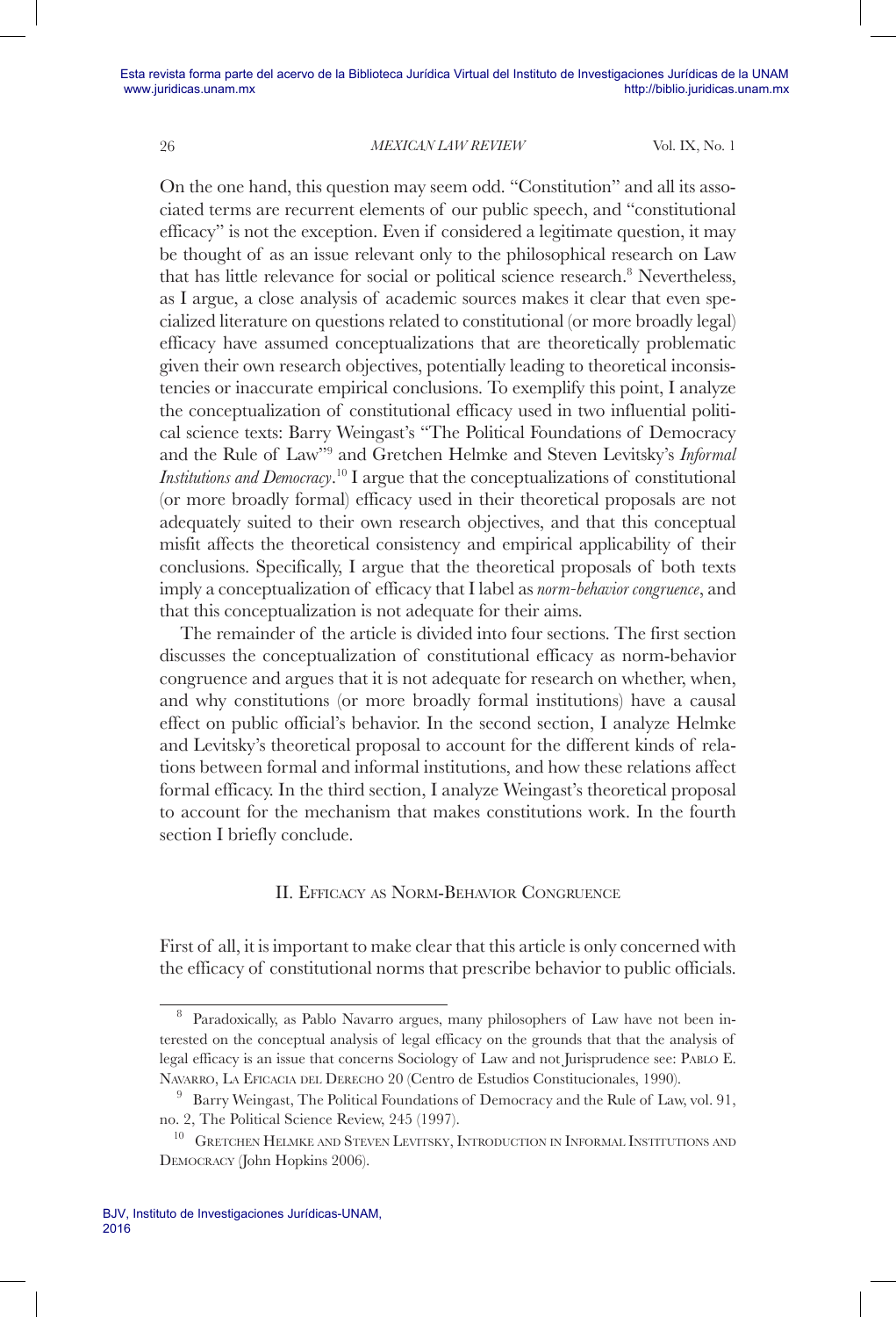Therefore, we will focus on an important, but limited, subset of the different types of provisions contained in contemporary codified constitutions. The efficacy of these norms is important to political science and political theory research since they are considered fundamental institutions for the realization of constitutionalism (i.e. limited but effective government).11

The centrality of norm-behavior congruence for constitutional efficacy is very intuitive and is present in everyday discourse. Consider the following news report published on March 22nd 2007 that the BBC Monitoring Kiev Unit entitled "Ukrainian mayor says top presidential official controls home region:"

The mayor of Uzhhorod, Serhiy Ratushnyak, made a resonant statement at a news conference in Kiev today. According to him, *the laws and constitution do not work* in the Transcarpathian Region. The region is actually controlled by the family of the head of the presidential secretariat, Viktor Baloha.

According to the mayor, the Ukrainian constitution does not work in the Transcarpathian region because the real rules of the game are *different* from those established in the constitution: the legal authority is impotent and the actual rules are those imposed by the powerful Baloha family. If the constitution is ineffective because political reality differs from the constitutional norms then, under the implied notion of constitutional efficacy, for a constitution to work what is legally prescribed by the constitutional text (*de jure*) must correspond with the behavior that actually (*de facto*) occurs.

Norm-behavior congruence can be considered either a *necessary* condition for a constitution to work or a *necessary and sufficient* condition for constitutional efficacy.12 Only the latter implies that observing correspondence between a polity's constitutional norms and their prescribed behavior is *sufficient* to claim that its constitution works. This is the claim of the conceptualization of constitutional efficacy that I label "norm-behavior congruence."

In this section I defend two theses:

Research concerned with the effects of codified constitutions on political reality must consider agreement between the constitutional norms and the prescribed behavior as a *necessary* condition for constitutional efficacy and

Given this research objective, norm-behavior congruence should not be considered a *sufficient* condition for a codified constitution to work. In particular, I argue that norm-behavior congruence as a necessary and sufficient criterion for efficacy is not satisfactory because it is *too broad* (i.e., under it constitutions that play no role in their polities are considered efficient).

Stephen Holmes, *Constituionalism* in THE ENCYCLOPEDIA OF DEMOCRACY, (Congressional Quarterly ed. 1995). In what follows "constitutional efficacy" and related terms will refer only to the efficacy of these norms.

 $12$  Note that "legal norm" and "behavior" can be conceptualized in very different ways. How to conceptualize them is a mayor concern of jurisprudence and of philosophy of action correspondently, nevertheless for the purposes of this paper is not necessary to take a position of those debates. For a classical analysis see: Joseph Raz, the Concept of the Legal System (Clarendon Press, 1971).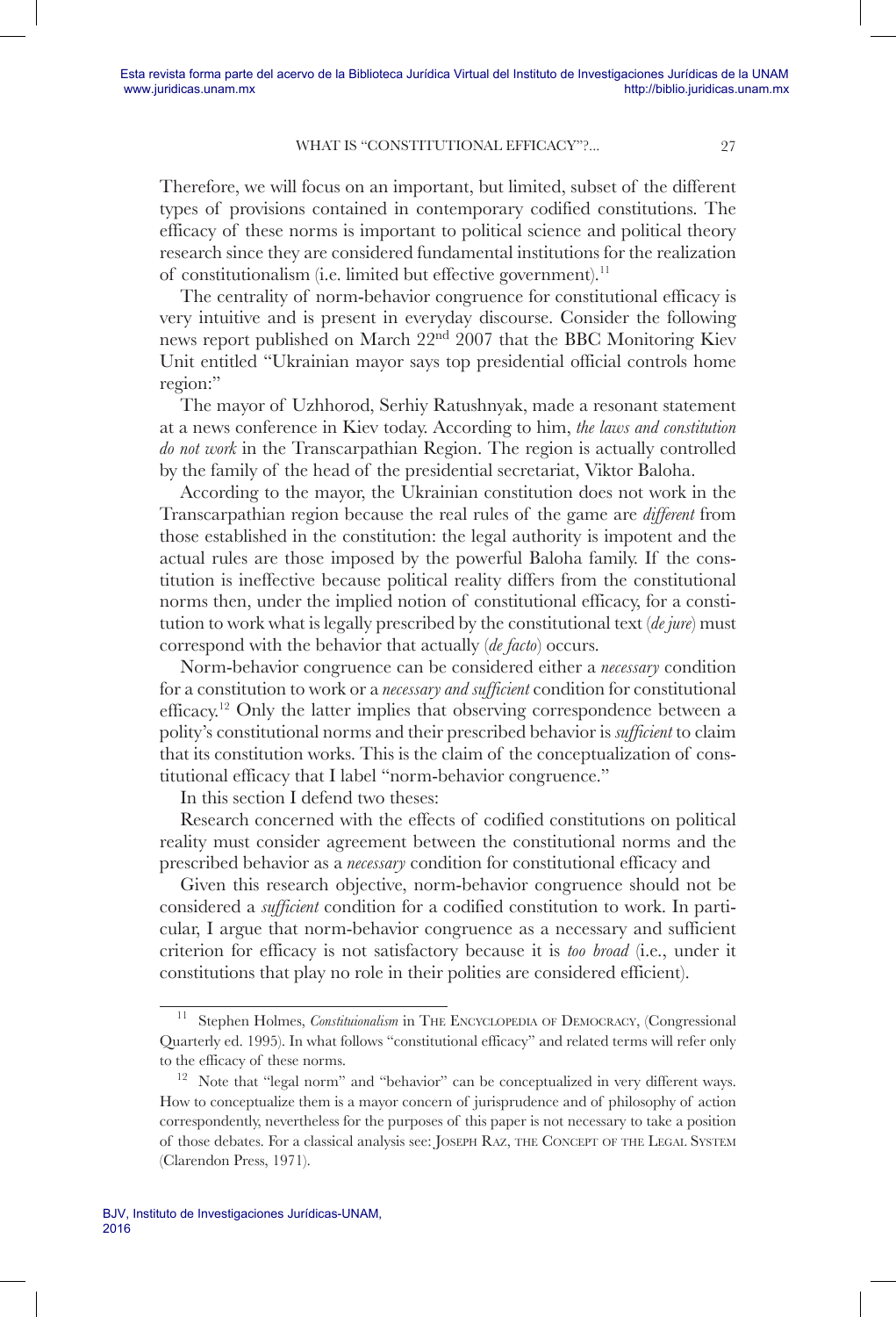#### 1. *Norm-behavior Congruence: a Necessary Condition*

The first thesis, that *norm-behavior congruence* is a necessary element of a plausible conceptualization of constitutional efficacy, is hardly a controversial statement. The constitutional articles that are the center of this enquiry are those concerned with the behavior of public officials. Thus, if norm-behavior congruence is *not* a necessary condition of constitutional efficacy then it is possible for those articles to be fully ignored and yet to work. In other words, the negation of the first thesis implies that it is possible for norms regulating behavior to do so effectively and for such behavior to be inconsistent with them. This is a contradiction since the very meaning of "regulation" implies agreement between the prescribed behavior and the norm(s) that regulate it. Hence, by *reductio ad absurdum*, norm-behavior congruence is a necessary condition of any plausible conceptualization of constitutional efficacy.

Of course this does not imply that the only effects (intended or not) of codified constitutions are prescribed behaviors. For instance, it can be the case that a codified constitution is causally linked to political riots or economic growth, but the relation between constitutional norms and those effects would not constitute constitutional efficacy. In other words, constitutional efficacy must minimally involve correspondence between the norm and the prescribed behavior.

### 2. *Norm-behavior Congruence not Sufficient for Constitutional Efficacy*

Now, let me focus on the idea that agreement between the constitutional norms and the political behavior is not only necessary but also not *sufficient* for constitutional efficacy. In what follows, I argue that political science research should not consider that norm-behavior congruence is sufficient to assert constitutional efficacy because under it codified constitutions that have no motivational role on the behavior of public officials are considered effective. In other words, my aim is to show that for this research it makes sense to open the possibility of constitutional *inefficacy* even if we observe that the relevant public officials behave in accordance with what the provision in question requires.

My first argument has the same form as the classic argument presented by Schumpeter against the claim that "government approved by the people" is a satisfactory definition of "democracy."13 The norm-behavior congruence criterion is too broad in exactly the same way "government approved by the people" is too broad to define democracy. Schumpeter claims that "government approved by the people" is not a satisfactory definition of democracy because "by accepting this solution we should lose the phenomenon we wish to identify: democracies would be merged in a much wider class of political arrangement which contains individuals of clearly non-democratic

JOSEPH A. SCHUMPETER, CAPITALISM, SOCIALISM AND DEMOCRACY (Rontledge, 1976).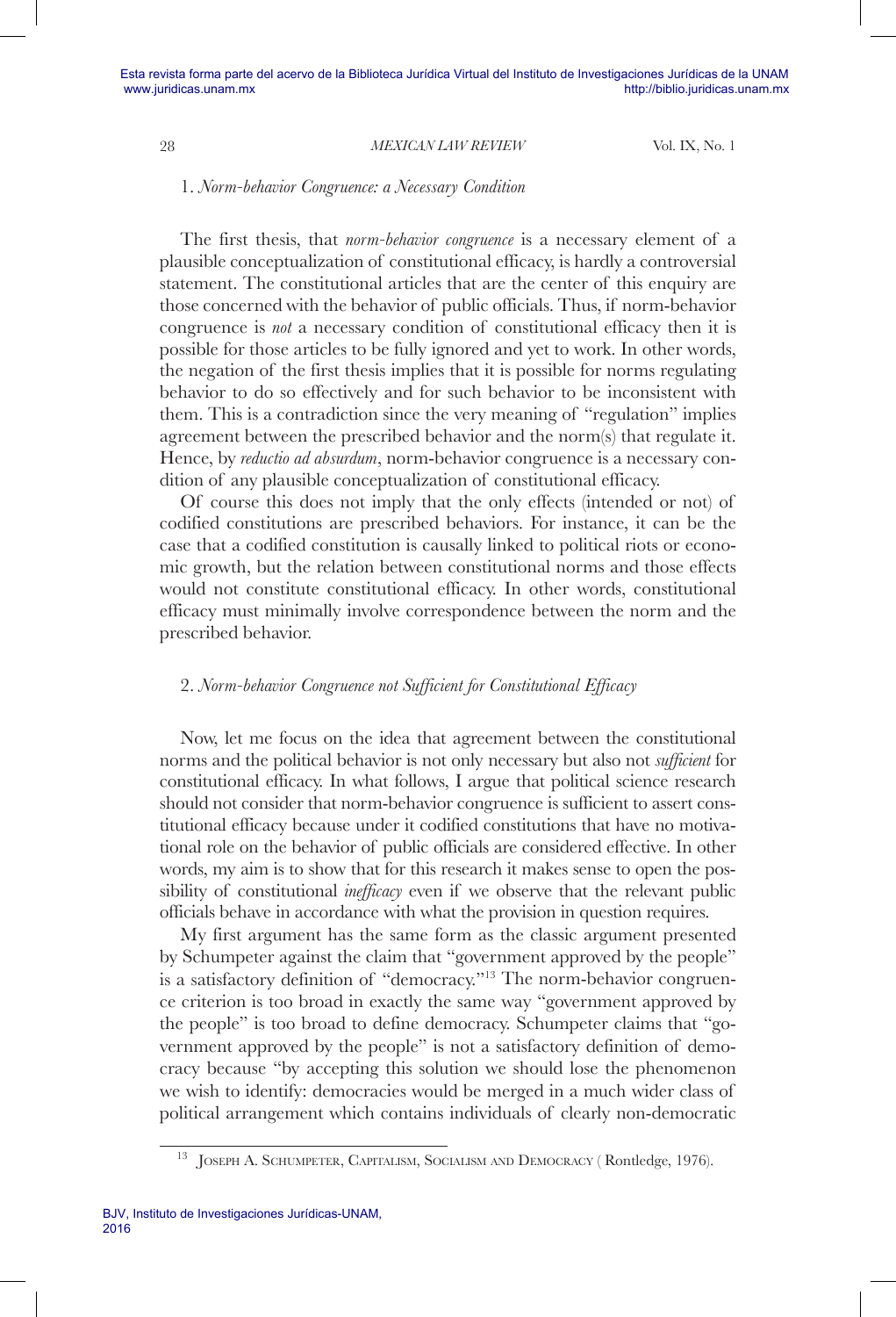complexion."14 In the same way, I argue that *norm-behavior congruence* is not a satisfactory criterion for constitutional efficacy since if we accept it, constitutions that work would be merged in a wider political class: that of written constitutions whose content is consistent with the political equilibrium of its polities that contains constitutions that do not matter. In other words, a satisfactory conceptualization of constitutional efficacy for empirical legal studies should not have as part of its extension constitutions that have no effect on their regulatory target.

This last argument bears the question, how can we have norm-behavior congruence without constitutional efficacy? Congruence is a state of agreement. The norm-behavior criterion of constitutional efficacy is satisfied when constitutional norms and the prescribed behavior of public officials agree *independently* of what is behind such an agreement. Such an agreement can be attained 1) because constitutional norms has some effect on the behavior of public officials, 2) because the behavior (or intended behavior) of public officials has some effect on the constitutional text or 3) because of another non-related cause. Notice that while in these three cases there is congruence between constitutional norms and behavior prescribed by them, only in the first case it makes sense to claim that the constitution is efficacious. In other words, only in the first case the constitutional norms motivate individuals to behave in a certain way. In what follows I discuss in detail scenarios where the criterion text-law is satisfied but the constitution has no effect on the behavior of constitutional role-holders.

### 3. *Ex-post ad-hoc Enactment, Ex-ante ad-hoc Enactment and Parallel Norms*

#### Ex post ad hoc Enactment

An *ex post ad hoc* enactment occurs when the constitutional text is made to fit an already occurring behavior. The 1980 Chilean constitution is a particularly illuminating case in this respect. This constitution has two parts: the permanent articles that provided the basic framework for a transition to civil rule that did not come into effect until 1989, and the transitory part that dealt with the institutional framework that ruled Chile until the transition. What is important for our current purposes is that, to an important extent, these articles enacted an already established institutional framework, an institutional framework that had ruled Chile from the early years of the dictatorship that had associated behaviors well established by then (the military coup took place in 1973).

By 1980 "the Junta already had agreed to its own rules… The transitory articles enacted did not significantly depart from this prior organization."15

 $14$  Id. at 247.

<sup>&</sup>lt;sup>15</sup> ROBERT BARROS, CONSTITUTIONALISM AND DICTATORSHIP (Cambridge University Press, 2002).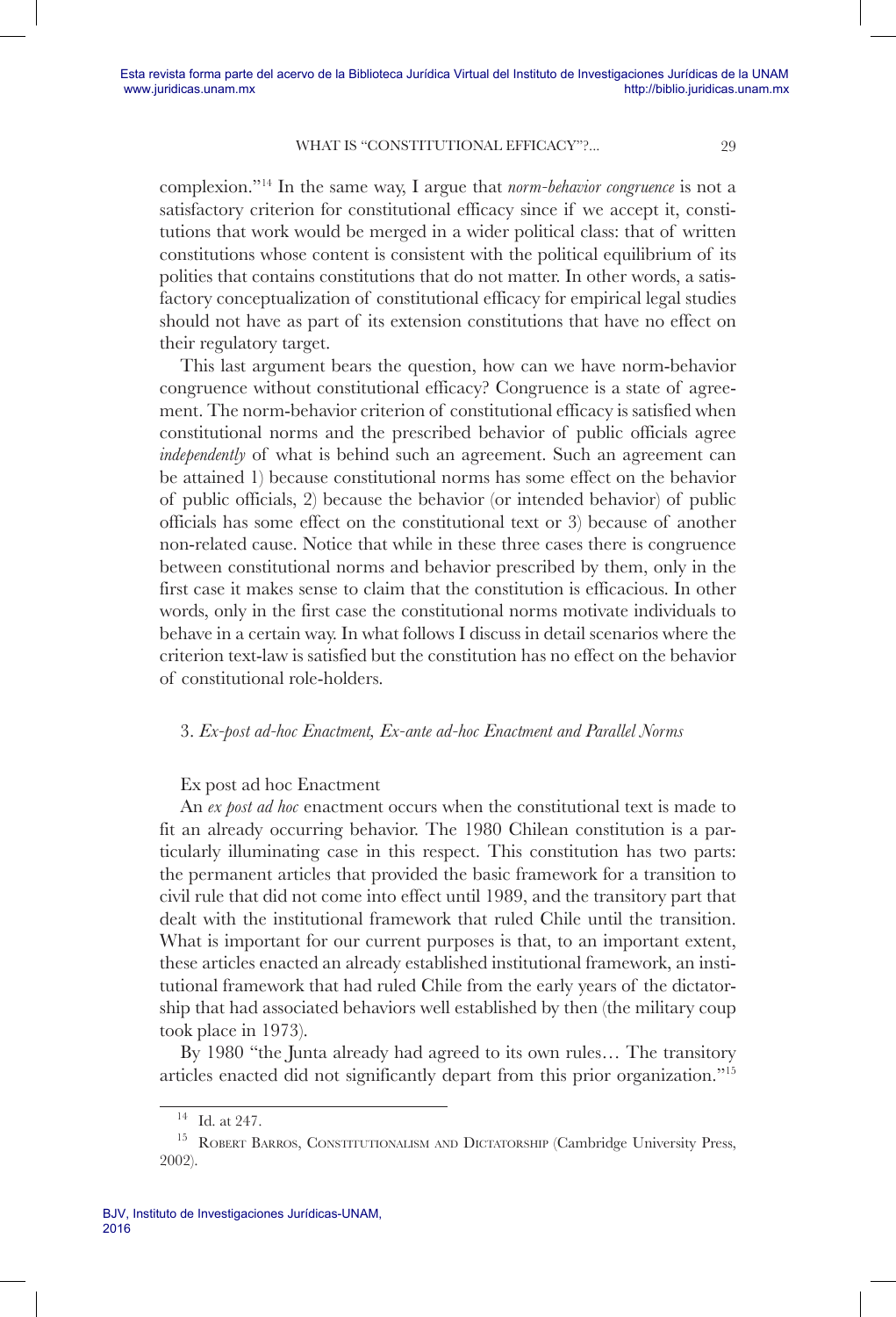Thus, the fact that the constitution entered into effect in March 11, 1981 was not very noticeable: "the organization of power during the transitory period remained largely identical to the period which the regime allegedly was stepping away from."16 Take for instance Pinochet's executive role and the legislative faculties of the Junta. These roles and faculties emerged in 1973-4 to respond to specific political challenges and from power struggles within the military Junta. As Barros' account clearly shows the constitution did not *constitute* the particular equilibrium linked to these institutional roles; actually the equilibrium *preceded* the constitution.

In sum, the transitory articles of the Chilean constitution of 1980 are a good case of *ad hoc ex post* enactment, and thus a case where norm-behavior congruence does not provide a sensible foundation to conceptualize constitutional efficacy. Even if there was a high degree of norm-behavior congruence relative to the Junta's legislative powers, it would be misleading to say that the constitutional provisions dealing with that power were efficacious since, arguably the behaviors associated to prescribed by those norms were originated and maintained by means independent of the constitution, that is the *de facto* power of the Junta members.

### 4. *Ex-ante ad-hoc Enactment*

Someone could argue, following Thomas Paine's famous dictum, $17$  that given that the constitutional norms in question *precede* the relevant behavior, it would be sufficient to observe norm-behavior congruence to infer that those norms are efficacious. Thus, *prima facie*, we could say that the norm-behavior congruence criterion could still survive by additionally requiring that the enactment of constitutional provisions *precede* the prescribed behavior. Let me call this addition the *precedence condition*, and the criterion that incorporates it the *modified* norm-behavior criterion.

I believe the precedence condition misses the mark. Even incorporating the precedence requirement, the modified text-reality criterion is not sufficient to ascertain constitutional efficacy. In particular, I argue that such a criterion is still *too broad* since it leads us to consider efficacious cases that are not such. As I have shown, correspondence between norm and behavior can be reached through different routes. In the previous section I showed that text can be made to fit behavior. In what follows, I show that the text can also be made to fit *intended* behavior and that this type of fit undermines the modified norm-behavior congruence criterion for constitutional efficacy.

The constitutional norm can be made to fit an individual intended behavior when the intention to behave in a certain way shapes the enactment of the constitutional provision that is supposed to regulate the intended behavior. I

<sup>16</sup> *Id*. at 179. 17 *See* Thomas Paine, Common Sense 59 (1751).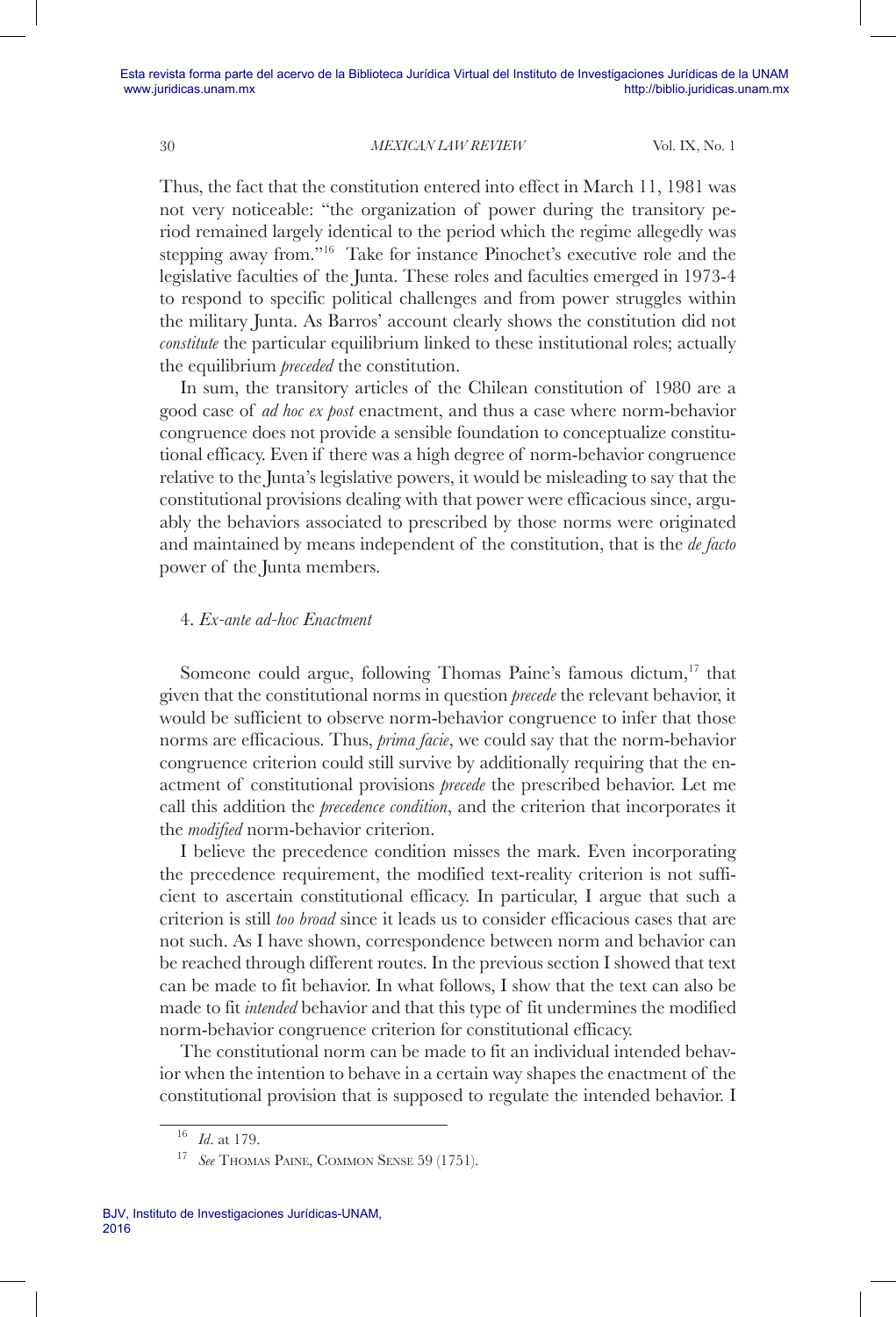call this *an ex ante ad hoc enactment*, since the enactment of the provision in question *precedes* the behavior but the content of the provision is expressly made to fit the intention to behave in that way.

Consider the following example:

Imagine a President of a country who is about to finish his term with overwhelming public support, and who heads a party with the political capacity to amend the current codified constitution (e.g. a party with a supermajority in congress). Suppose that the constitution of that country has a provision  $(CP<sub>1</sub>)$ that mandates a term limit that is about to expire and prohibits presidential reelection. Now, suppose that the president intends to seek re-election, and that he knows that given his public support he could ignore the constitutional term limit without any real opposition. Suppose further that nevertheless, the President has a legalistic preference that leads him to instruct the members of his party to amend  $\mathit{CP}_{1}$  in an *ad hoc* fashion.  $\mathit{CP}_{1}$  is amended and a new constitutional provision,  $\mathbb{CP}_2$ , enabling indefinite reelection is enacted. If the president stays in office until he finishes his term and then seeks reelection, there would be congruence between the relevant constitutional text  $\left( CP_{2}\right)$  and the president's behavior. However, it would be misleading to say that  $\mathbb{CP}_{2}$  was in any way causally linked to such behavior. The amendment was done only because of the President's legalistic preference, but if it had not been enacted the President's (and other relevant actors') behavior would have been the same. Therefore, in this case too claiming that norm-behavior congruence is *sufficient* for a constitution to be effective implies that it is possible for a constitutional norm to work even if the behavior it prescribes has no causal relation to it.

The previous is a counterexample to the modified text-reality criterion showing that even if the precedence condition is met, norm-behavior congruence is too weak to ascertain constitutional efficacy. However, it may be argued that this counterexample does not pose a real problem to the modified criterion since in the real world *ex ante ad hoc* enactment does not occur. To refute this point consider the following example:

When the administration has the control of the organs required to amend the constitution it has the capacity to surpass the rigidity of codified constitutions without opposition. In such a context, *ex ante ad hoc* enactment is facilitated. This was the case during what Dominicans call "The Era of Trujillo," the time during which Rafael L. Trujillo ruled the Dominican Republic (1930-1961). During those times, *ex ante ad hoc* enactment was not an uncommon practice.18 Trujillo was president from 1930 to 1938 and from 1942 to 1952, but he remained "the Supreme Leader of the Dominican Party" and in fact he and his family controlled Dominican politics until his assassination in 1961. Trujillo's rule was a bloody and authoritarian period in Dominican history; it was also a time marked by personality cult. However, he had a

JACOBO ESPINAL, CONSTITUTIONALISM AND DEMOCRACY IN THE DOMINICAN REPUBLIC (University of Virginia Press, 1997).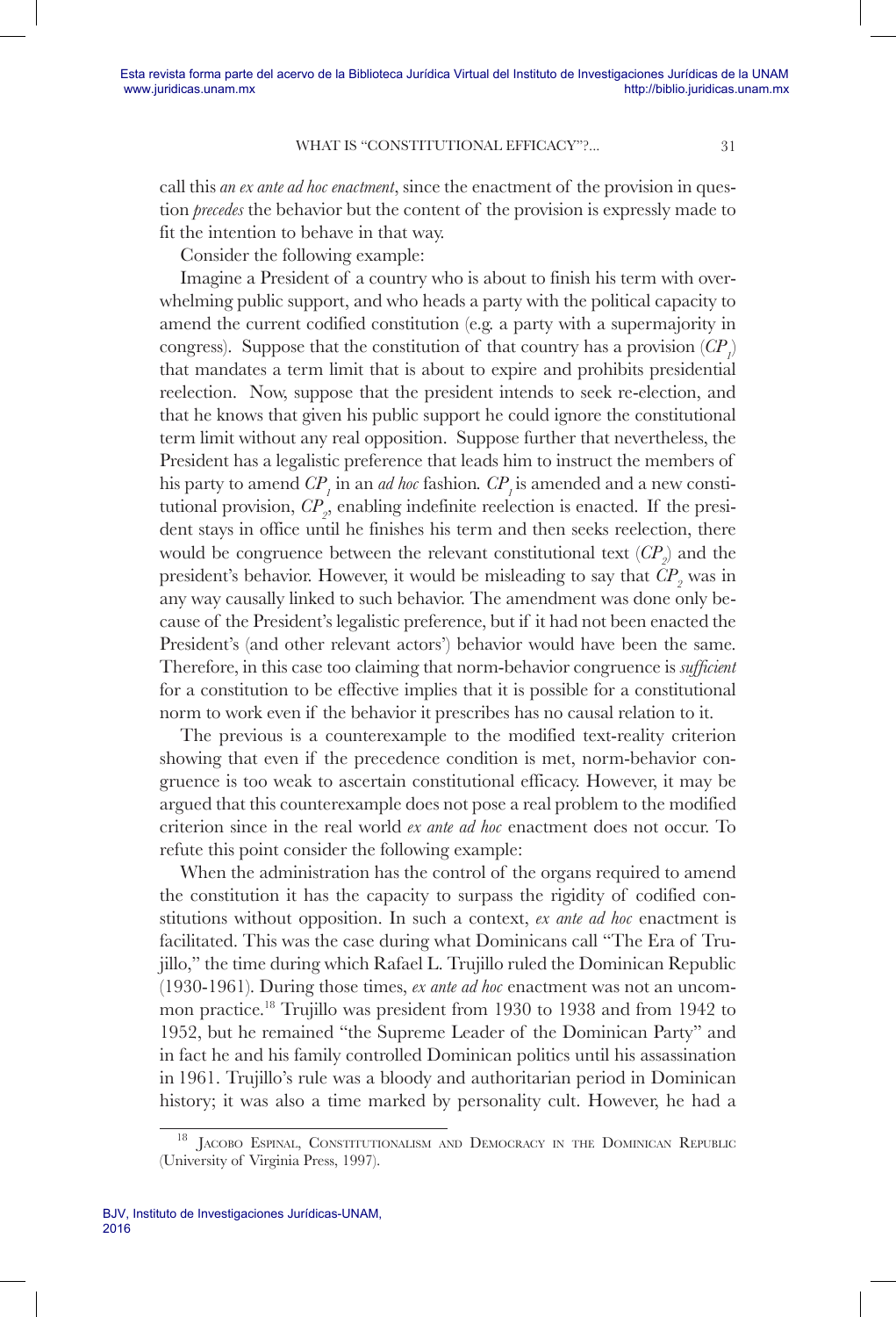notable respect for the legal forms and constitutional technicalities that lead him on several occasions to amend the constitution for it to fit his intended actions.19 Thus, under this legalistic dictator the modified norm-behavior congruence criterion was satisfied, but one could hardly claim that the constitution governed Trujillo's behavior. In this case norm-behavior congruence was achieved through the adjustment of law to intended behavior.

### 5. *Parallel Norms*

I have argued that the central problem with the norm-behavior congruence criterion is that it is satisfied whenever the constitutional text and the political reality agree independently on what is behind such an agreement. As already discussed, this agreement can be reached without any guarantee of constitutional efficacy when the constitution is made to fit behavior or intended behavior. There is a last logical possibility where the norm-behavior congruence is satisfied but constitutional efficacy is not assured: when there are what I call *parallel norms*.

A codified constitution is a system of norms. It is a system because its constitutional provisions are interrelated, creating a more or less consistent whole. And that system is of norms because its provisions establish constitutional roles (e.g. that of Supreme Court Justice or President) and regulate the behavior of individuals occupying those roles.

But, codified constitutions are not the only normative systems of political life. Historically, in fact, they are latecomers: they have been present in the political scene only since the late eighteenth century. Moreover, even in countries with codified constitutions, the Constitution is only one among many political normative systems that can potentially regulate interactions of individuals in constitutional roles. Constitutional conventions (non-written norms regulating relations between political parties or governmental branches)<sup>20</sup> and intra-political parties' formal and informal norms are only two of the many normative systems in place in the political scene. Each of these normative systems establishes institutional roles and regulations linked to them. Furthermore, politics is not an isolated sphere, and normative systems are present in all areas of social life. In this way, a complex net of normative systems constitutes social and political life.<sup>21</sup>

Now, any given individual has a number of different roles. For instance, an individual with a constitutional role like that of "the President," can also be member of a party, a corporation's stoke holder, a friend of many, and a par-

<sup>19</sup> *Idem*.

 $20$  J. Jaconelli, The nature of constitutional convention, vol. 19, no. 1, Legal Studies (1999); J. Jaconelli, Do constitutional convetions bind?, vol. 64, no. 1, The Cambridge Law Journal (2005).

<sup>&</sup>lt;sup>21</sup> JOHN R. SEARLE MAKING THE SOCIAL WORLD (Oxford University Press, 2010).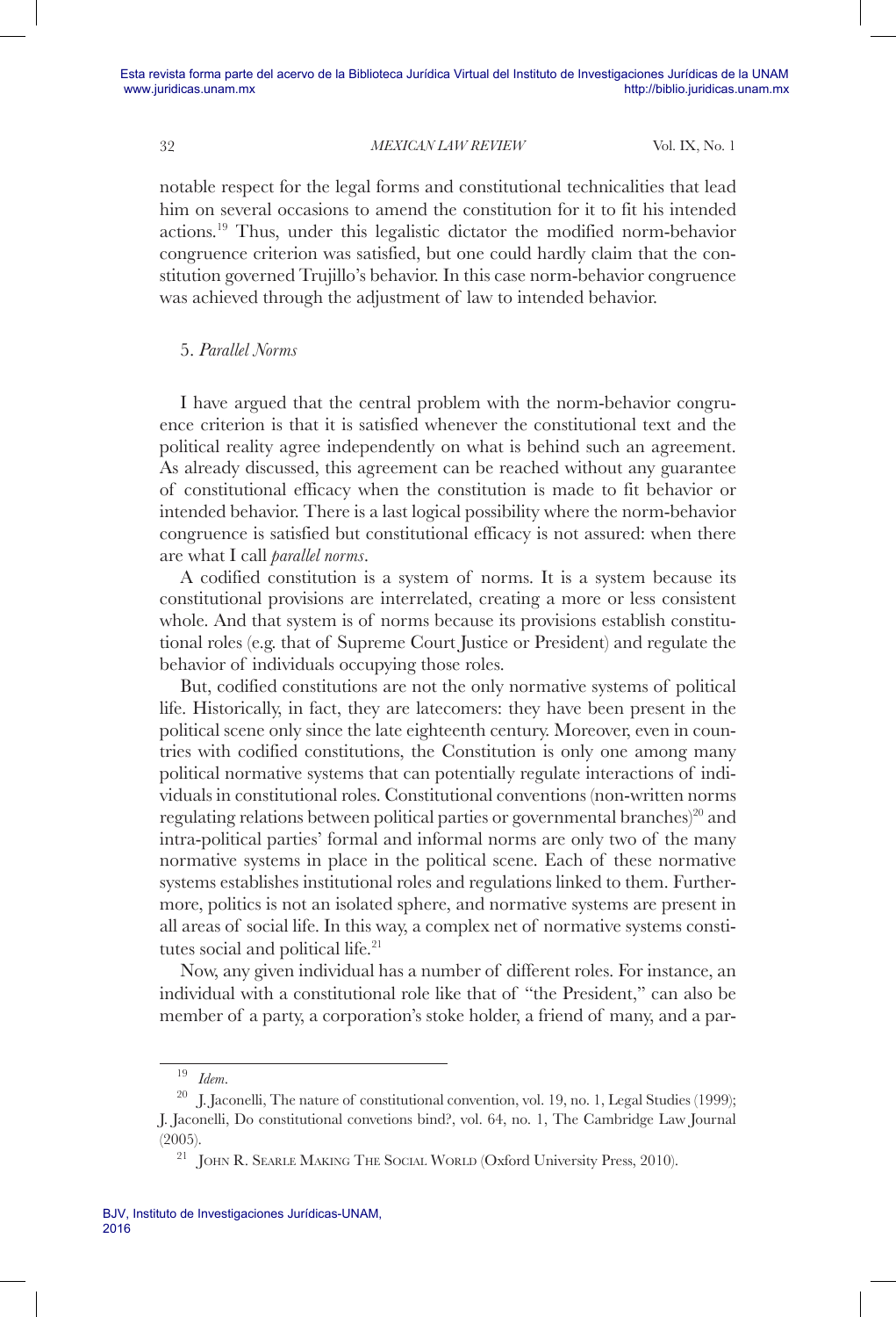ent of two. And therefore, a given interaction between two individuals holding constitutional roles can be regulated by a number of different, potentially conflicting, normative systems.<sup>22</sup>For instance, an interaction between two individuals holding the constitutional roles of "Vice-president" and "member of Congress" correspondingly could be regulated by a constitutional provision linked to those roles, by an informal corporative norm if they both are board members of a corporation, by an interpersonal norm if they happen to be friends, among many others.

Here I am interested in what I call parallel norms. This is its definition: Two norms are parallel if an individual holds two roles linked to two independent normative systems, each role belongs to one of these systems and can be satisfied by the same behavior. Note that in this case there is no behavioral conflict derived from the norms associated to two different roles. In what follows, I present an example in which parallel norms present a systematic problem to the empirical assessment of constitutional efficacy.

The PRI (*Partido Revolucionario Institucional*) was the hegemonic party in Mexico from 1929 to 1989. During the PRI Era, this political party had control over the administration, the federal Congress, the states' governments and the judiciary. The President was the head of a very well disciplined political system: he was the head of the government and the head of the PRI. He had the political capacity to violate some provisions of the 1917 Constitution without political opposition. For instance, the Constitution mandated life tenure for Supreme Court judges. However, every six years the incoming President used to appoint as much as 72% of the Court (Ruiz Cortinez, 1952-58) and no less than 36% (Lopez Mateos, 1958-64). "The president could thus somehow create vacancies to be filled by justices he appointed or, put in other terms, he could either dismiss justices or induce early retirements."23 Furthermore, the PRI's supermajoritarian control also gave him the legal capacity to alter the Constitution. Every incoming President amended the Constitution to make it fit his political agenda: as much as 66 constitutional provisions were altered in the presidential term of Miguel de la Madrid Hurtado, 1982-1988.<sup>24</sup>

Nevertheless, surprisingly during this president-centered era (1929-1989), Article 83 of the constitution that establishes a six-year presidential term without re-election was neither altered nor violated. In 1927, Article 83 had been amended to enable non-consecutive re-election allowing former president Álvaro Obregón to run for a second term, but in 1928 (after the assassination of president elect Obregón) the article was again amended back to its original form, and it was never again touched.

<sup>22</sup> Robert Merton, Social Theory and Social Structure (Simon and Schuter, 1968).

<sup>&</sup>lt;sup>23</sup> BEATRIZ MAGALONI, *Authoritarianism, Democracy and the Supreme Court: Horizontal Exchange and the Rule of law in Mexico,* in Democratic Accountability in Latin America 228-289 (Scott Mainwaring & Christopher Welna eds., 2003)

<sup>24</sup> Francisco Valdés Ugalde, La Regla Ausente. Democracia <sup>y</sup> Conflicto Constitucional [Gedisa-IIS-UNAM] (2010).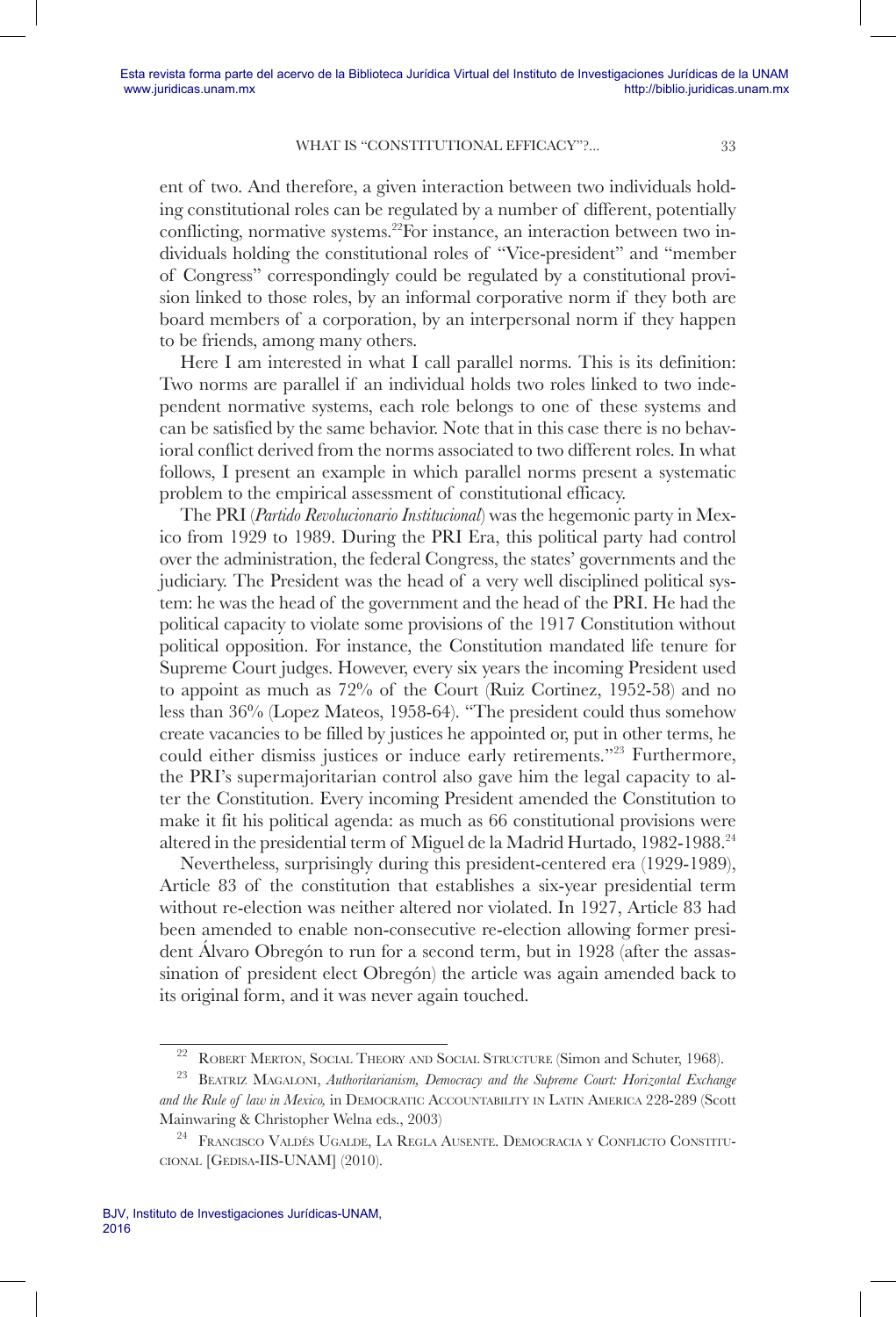Why did presidents with extraordinary power accept to hand over political power and to retire from public life once their term was over? Arguably, the means by which Article 83 was enforced, at least during the first terms of the PRI era, were *independent* of constitutional prescriptions.25 During this period, Article 83 was enforced through the norms of the PRI that also enabled, and in some instances promoted, the violation of some other constitutional provisions and the *ad hoc* amendment of others. In other words, there was a highly efficient normative system alternative and parallel to the constitution: that of the hegemonic political party, the PRI. If this normative system could totally account for the behavior of presidents facing the end of their term, then Article 83 was ineffective.

The prescriptions of the hegemonic party system sometimes contradicted the constitutional norms, as happened with the party norm that enabled the President to dismiss Supreme Court justices or induce their early retirement. At other times, the norms of the PRI were parallel to the constitutional ones, as was the case with the prohibition of re-election. In this case, norm-behavior congruence would not be sufficient to affirm constitutional efficacy since the President's behavior could be fully motivated by the party's norm, the constitutional norm could then have no motivational effect, and it could not work while the norm-behavior congruence would still hold.

In conclusion, if we are interested on the *effects* of codified constitutions (or more broadly formal institutions) on public officials' behavior as is most, if not all, political science research in this thematic area, then we need a conceptualization of constitutional efficacy considers norm-behavior congruence as a necessary but not sufficient condition. We need a conceptualization of constitutional efficacy where the norm not only corresponds to the behavior it prescribes, but were it has a causal relation to such a behavior. However, as I will now show, influential works on the effects of constitutions do not take into consideration such conceptual discussions and in fact adopt a criterion of norm-behavior congruence as sufficient for constitutional efficacy.

# III. On the Relations between Formal and Informal Institutions

As we discussed in the previous section, constitutions, and more generally formal institutions, are not isolated, they interact in various ways with informal institutions of all sorts, from the reciprocity rules that characterize clientelistic networks, to social norms such as foot binding. Since these informal institutions systematically motivate individual behavior as formal institutions aim to do, if we want to understand what can affect the motivational capacity of formal institutions, we need to understand the different types of relations among formal and informal institutions. In other words, informal institutions can

MAGALONI, *supra* note 23.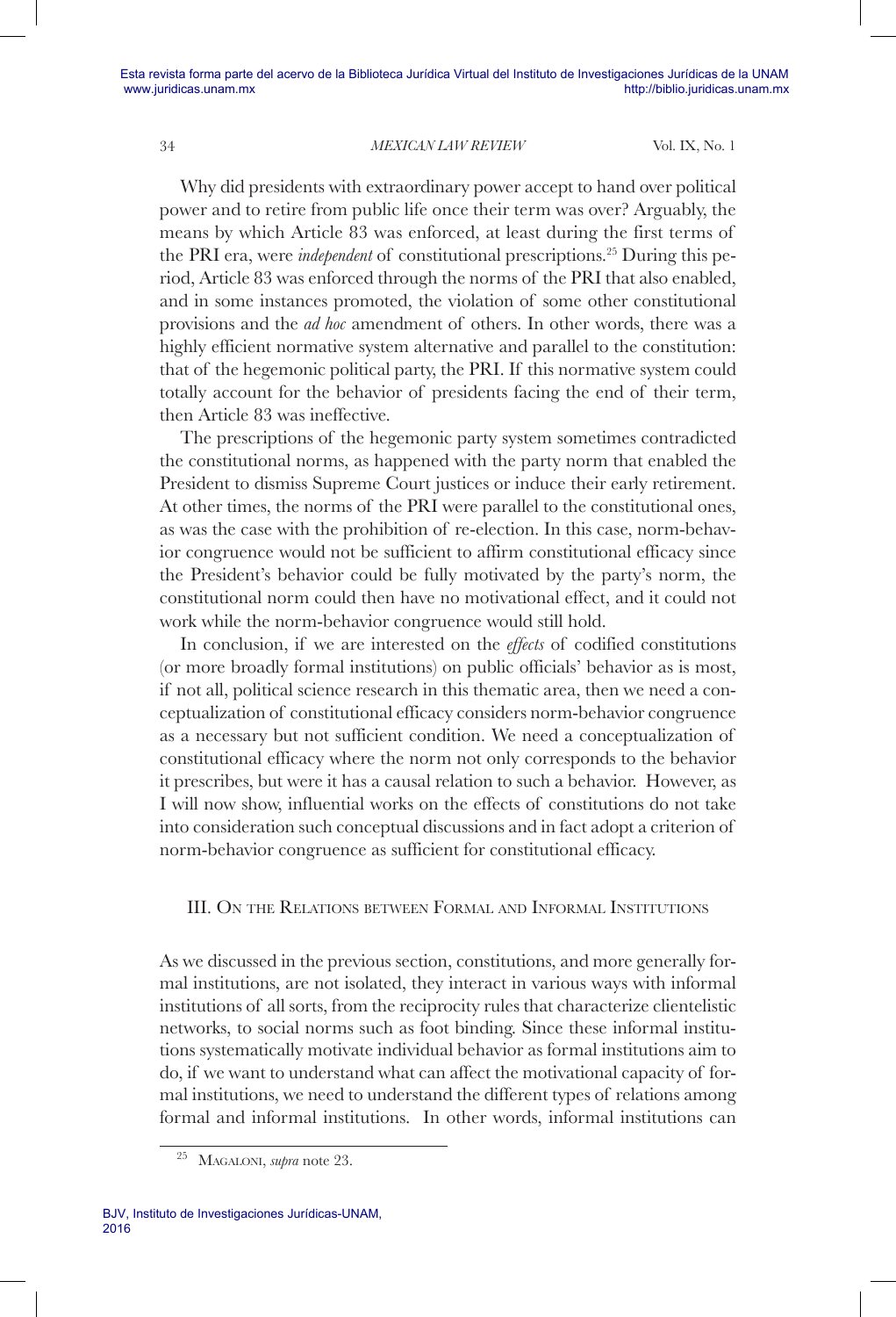have different kinds of relations with formal institutions, and those relations have important implications for formal efficacy in general, and therefore for constitutional efficacy in particular since codified constitutions are paradigmatic examples of formal institutions. In this section I analyze the influential typology of formal-informal institutions relations by Helmke and Levitsky, $26$ and I argue that it implies the norm-behavior congruence conceptualization of constitutional efficacy that is not adequate for their research aim that involves understanding institutions as causes of behavior.

Helmke and Levitsky are not the only authors that have dealt with the different relations formal and informal institutions can have, but they are, without doubt, as clear and systematic as any other author. Their commitment to analytic clarity enables the discussion and the criticisms, hopefully constructive, I present here.

To begin let me provide the basic definitions of formal and informal institutions that Helmke and Levitsky give. "We define informal institutions as *socially shared rules, usually unwritten that are created, communicated and enforced outside officially sanctioned channels…*[and]…formal institutions are rules and procedures that are created, communicated, and enforced though channels that are widely accepted as official." 27 Here I take these definitions as given. As Helmke and Levitsky note it is important to be clear that:

- Not all informal institutions are linked with cultural or traditional practices.
- It is not the case that the formal-informal distinction coincides with the state-societal distinction (i.e. there are informal state institutions).
- It is not the case that informal rules are not externally enforced while formal rules are.
- Ineffective formal institutions do not always imply the presence of informal institutions.
- And
- Informal institutions should not be mistaken for other informal behavior not rooted on shared expectations or rule bound.28

The typology Helmke and Levitsky present, is based on two dimensions: First, the degree of convergence between the outcomes of formal and informal institutions:

"The distinction here is whether following the informal rules produces a result substantively similar to or different from that expected form a strict and exclusive adherence to the formal rule…Where following the informal rule leads to a substantively different outcome, formal and informal institutions

<sup>26</sup> Helmke & Levitsky, *supra* note 10.

<sup>27</sup> *Id*. at 5.

<sup>28</sup> *Id*. at 5-8.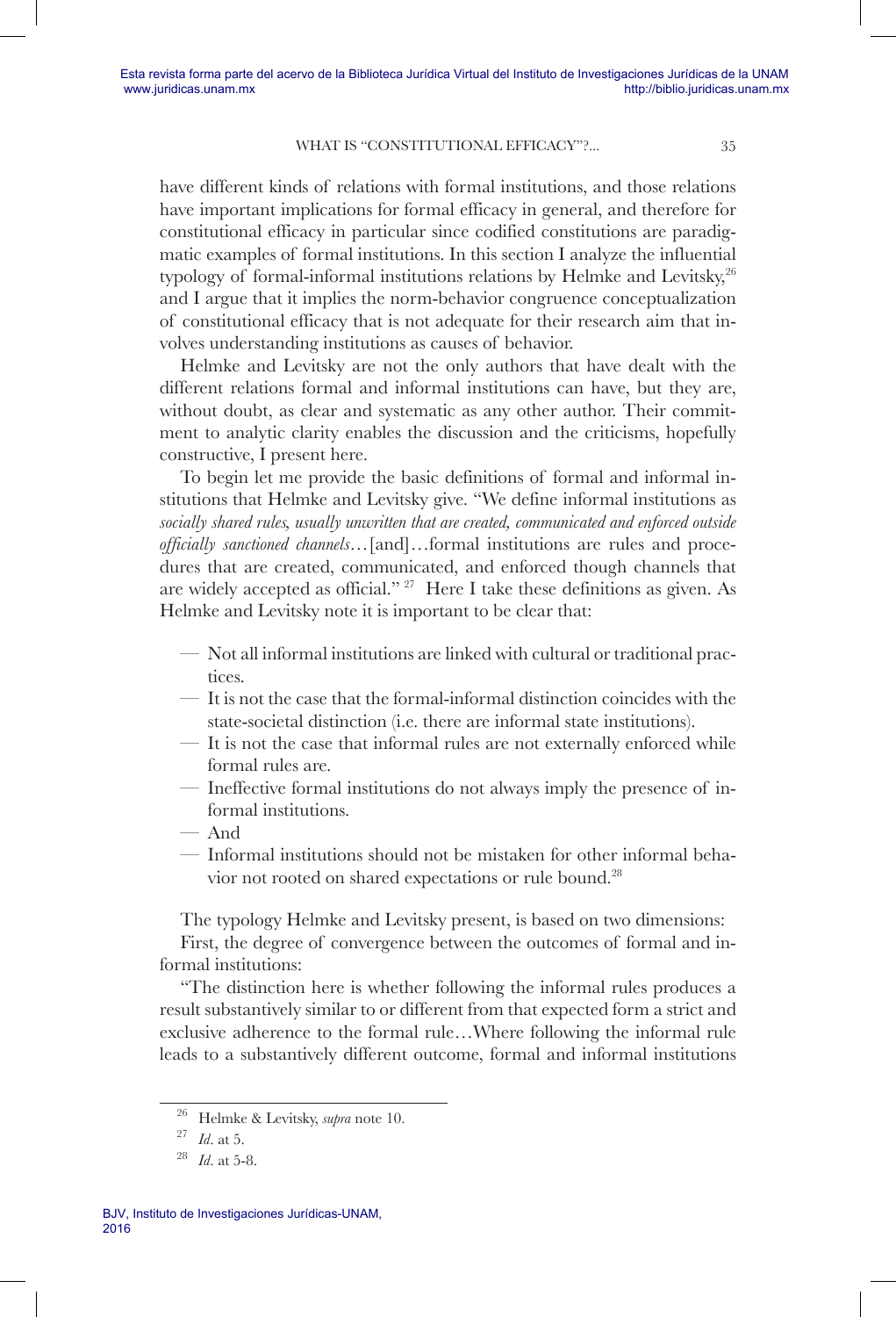may be said to diverge. Where the two outcomes are not substantively different, formal and informal institutions converge".29

What do the authors mean by "outcomes" or "result substantively similar or different" is not very clear. Based on the examples they provide we can conclude that they mean very broad outcomes such as political competiveness, cohesion or stability. As I argue later the lack of specificity of this dimension is problematic.

The second dimension of Helmke and Levitsky's typology is the effectiveness of the relevant formal institution. They tell us: "[b]y effectiveness we mean the extent to which rules and procedures that exist on paper are enforced or complied with in practice"<sup>30</sup> It is important to note that this explicit definition of formal efficacy is *not* that of norm-behavior congruence since enforcement and compliance imply more than mere correspondence. That this is the explicit definition of formal efficacy makes sense given their research interests but as will become clear later, their typology does imply a conceptualization of efficacy as norm-behavior congruence, and this conceptual misfit creates theoretical problems for their proposal reducing its empirical usefulness.

|  |  | TABLE 1: Helmke and Levitsky typology |
|--|--|---------------------------------------|
|  |  |                                       |

| Outcomes/Effectiveness | <b>Effective Formal Institutions</b> | Ineffective<br>Formal Institutions |
|------------------------|--------------------------------------|------------------------------------|
| Convergent             | Complementary                        | Substitutive                       |
| Divergent              | Accomodating                         | Competing                          |

As already mentioned the first dimension of the typology, ("whether following the informal rules produces a result substantively similar" to the produced by the formal one), appears to refer to the effects those institutions have vis-à-vis a substantive broad political outcome. For instance, whether it enhances political stability I believe this criterion is problematic for practical and theoretical reasons.

First, I want make two points of a practical nature. Given the first dimension of this typology, establishing what type of relation a formal and an informal institution have could be very taxing in practical terms because determining the effects of institutions is often not an easy task. In fact, an important section of the most sophisticated political science research aims to specify the effects of particular institutional arrangements, and doing so is not trivial most of the times. Furthermore, the outcomes of institutions often vary considerably depending on political or social conditions. The same institution may enhance political stability under some conditions while contribute

<sup>29</sup> *Id*. at 13.

<sup>30</sup> *Id*. at 13.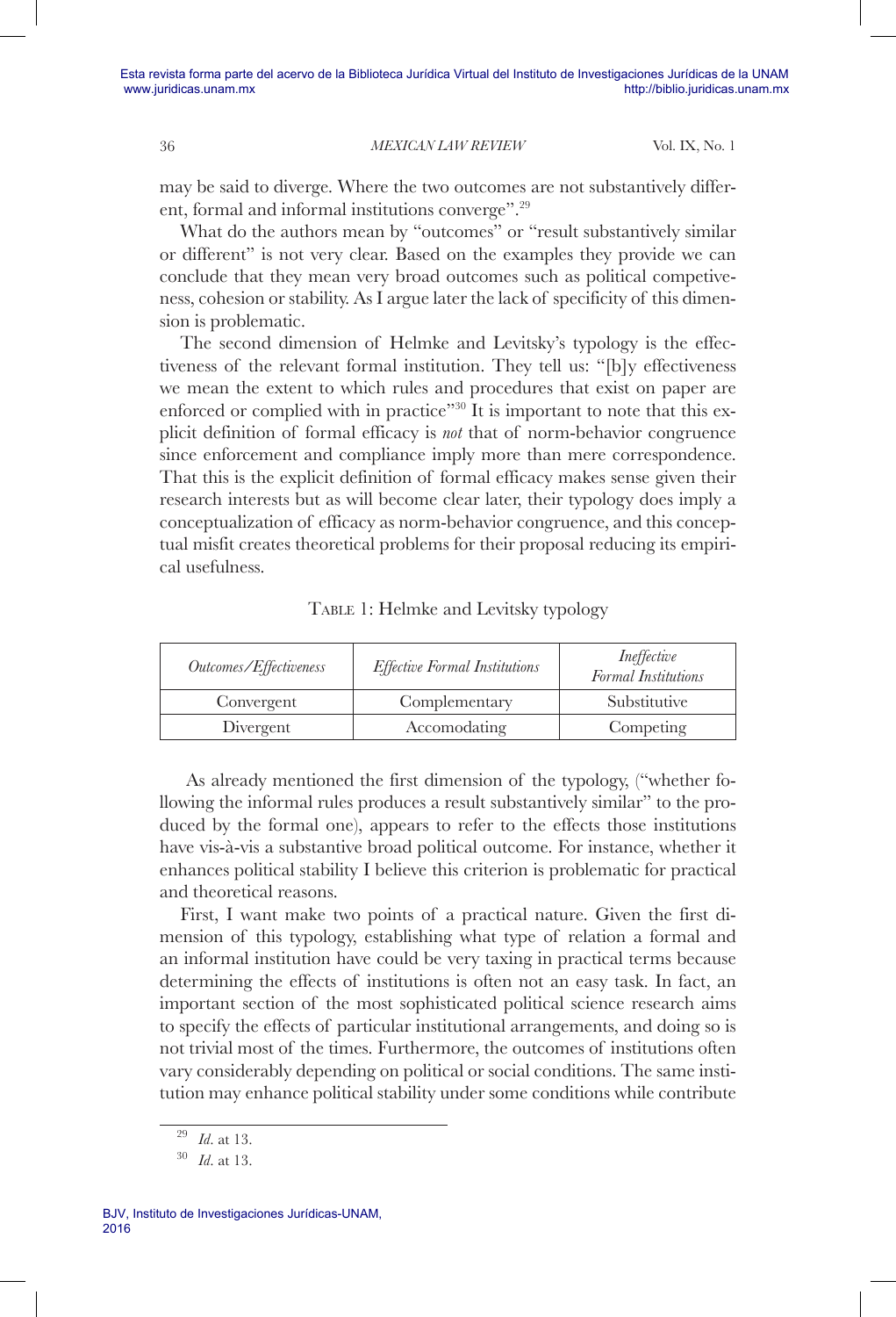to instability under others. The prohibition of executive re-election, is a good example of this, it arguably contributed to the political instability of Mexico in the period that immediately followed the Revolution (1917-1934), while it was arguably helpful to that effect under era of hegemonic party (1934-1997). Therefore, pining down this dimension with respect to specific formal and informal institutions in order to establish their relation will often be practically difficult. Second, institutional arrangements often have multiple effects and these are often not unidirectional vis-à-vis a substantive broad outcome as rule of law, or political stability. In these cases, it would be impossible to establish the type of relation institutions has.

 Now, my main concern is with the second dimension of the taxonomy, since it is based on a definition of formal efficacy that, when applied to constitutional articles, implies the norm behavior correspondence conceptualization of efficacy which is misleading. To see why this is the case, let us give account in greater detail of the different types of relations informal and formal institutions can have according to this typology.

Complementary informal institutions "shape behavior in ways that neither violate the overarching formal rules nor produce substantively different outcomes."31 According to Helmke and Levitsky the following is one type of complementary informal institutions:

"[A type of complementary informal institution] …serves as the underlying foundations for formal institutions. These informal norms create incentives to comply with formal rules that might otherwise exist merely as pieces of parchment. Thus compliance with formal rules is rooted not in the formal rules *per se* but rather in shred expectations created by underlying (and often preexisting) informal norms".32

Two parallel norms, as described and discussed in this paper, could perfectly fit this description of an informal complementary institution of this sort vis-à-vis a formal one. As stated before, two norms are parallel if an individual holds two roles linked to two independent normative systems, each of these norms belongs to one of these systems, and both norms can be satisfied by the same behavior. So, in the case of the complementary rule above described, the informal and the formal rules would be part of different normative systems (e.g. the Constitution and the informal hegemonic party political norms), and both could be satisfied by the same behavior, actually the informal complementary one would fully motivate the behavior prescribed by the formal one. The theoretical critique to this typology is now clear: under this circumstances it would be mistaken to claim the formal institution is efficacious if we assume a notion of efficacy that is not reduced to norm-behavior congruence, instead we need to incorporate a causal... incorporate a causal link between norm and behavior.

<sup>31</sup> *Id.* at 13.

<sup>32</sup> Helmke and Levitsky, 2006, 14.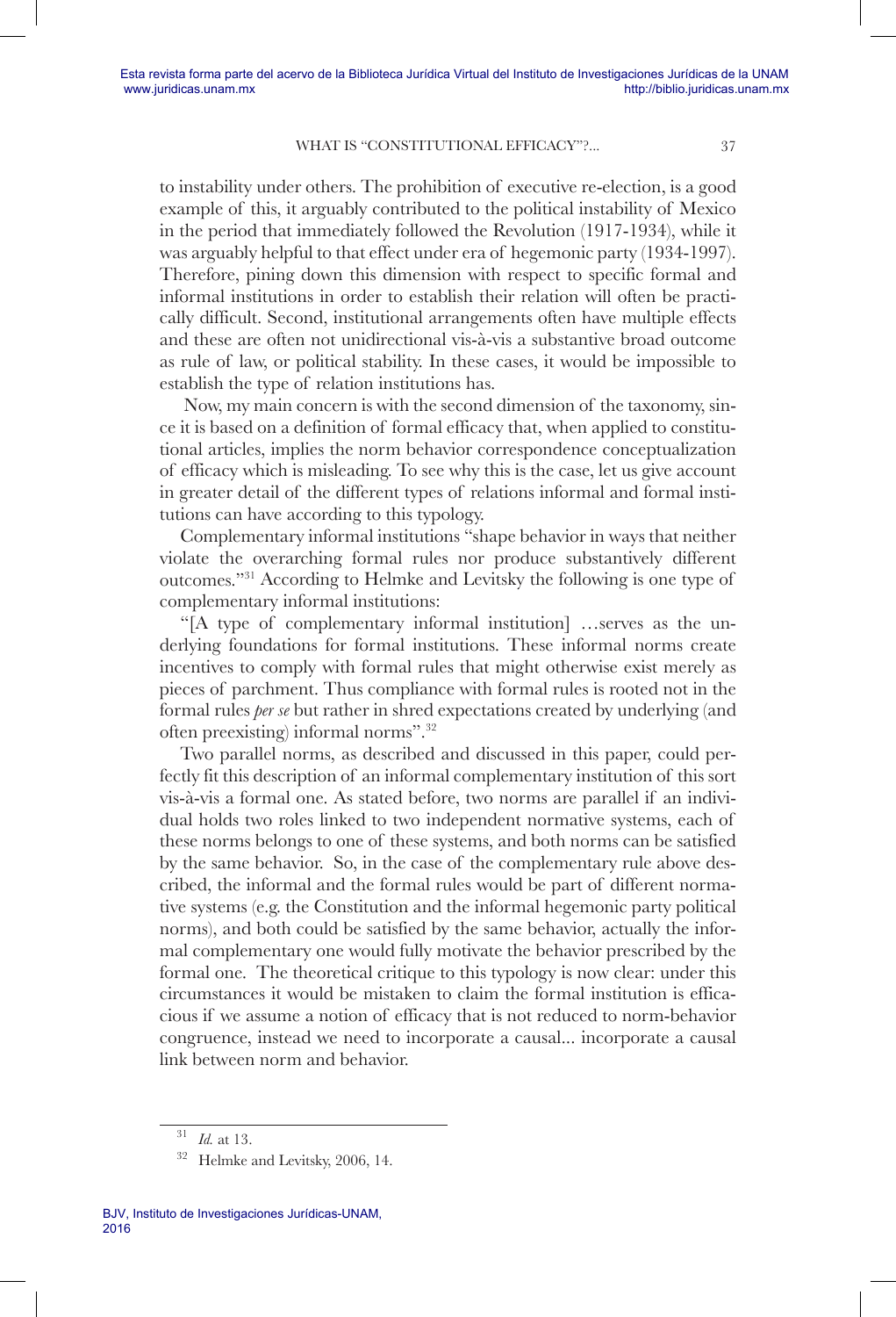In this connection, if an informal norm creates "incentives to comply with formal rules that might otherwise exist merely as pieces of parchment presence" it is a misattribution to claim that the formal institution is efficacious (in the stronger sense implied in terms such as "enforced" or "complied") since the informal norm is *fully* responsible of producing the prescribed behavior. Helmke and Levisky's theoretical framework is problematic since under it these would be complementary norms and, as the Table 1 shows, the formal parallel norm is claimed to be efficacious in these cases. The function of norms is to motivate specific behaviors. Hence, if they totally fail to do so, it is problematic to claim that they are efficacious in the strong sense, even if the behavior in question happens to be produced by another norm. In sum, claiming that in these cases the formal rule works even if it has no role what so ever in the producing the behavior, makes explicit a implicit assumption of this typology: under it observing the behavior is sufficient for to consider efficacious a formal rule that prescribes such behavior. In other words, it assumes norm-behavior congruence conceptualization of efficacy.

Now, notice the implication of the previous argument: if what I have argued is correct in these cases the formal institution should be considered inefficacious and hence it is problematic to claim that the informal parallel norm is *complementary* to the formal one, what it actually does is to *substitute* the formal rule, since it plays the role the formal one ought to play (i.e. leading to the behavior it prescribes).

What if both the formal and the informal parallel norms are efficacious? Would they then be complementary? According to the *Oxford Dictionary* "complementary" means: "[c]ombining in such a way as to enhance or emphasize the qualities of each other or another<sup>33</sup> Hence, saying that two things complement each other implies that, they have *an effect on their qualities*: it implies certain type of interaction. If a formal and an informal rule prescribe the same behavior and both work, the behavior is over-determined: any of the two norms would be sufficient to motivate it. But in these circumstances the efficacy of one has no impact on the efficacy of the other. They are totally independent with respect to their efficacy. For this reason, I believe it would not be advisable to claim that these norms *complementary*. I think that the best way to characterize their relation is by saying that they are parallel vis-à-vis their efficacy.

 Now to complete the discussion on the Helmke and Levitsky's typology let me briefly characterize the other types of informal institutions vis-à-vis their relations with formal institutions. An informal institution is *accommodating* vis-à-vis a formal institution, if the later is effective and they have di-

<sup>33</sup> Oxford Dictionary available at *http://www.oxforddictionaries.com/definition/english/ complementary?q=complementary* (last visited april, 8<sup>th</sup>, 2016).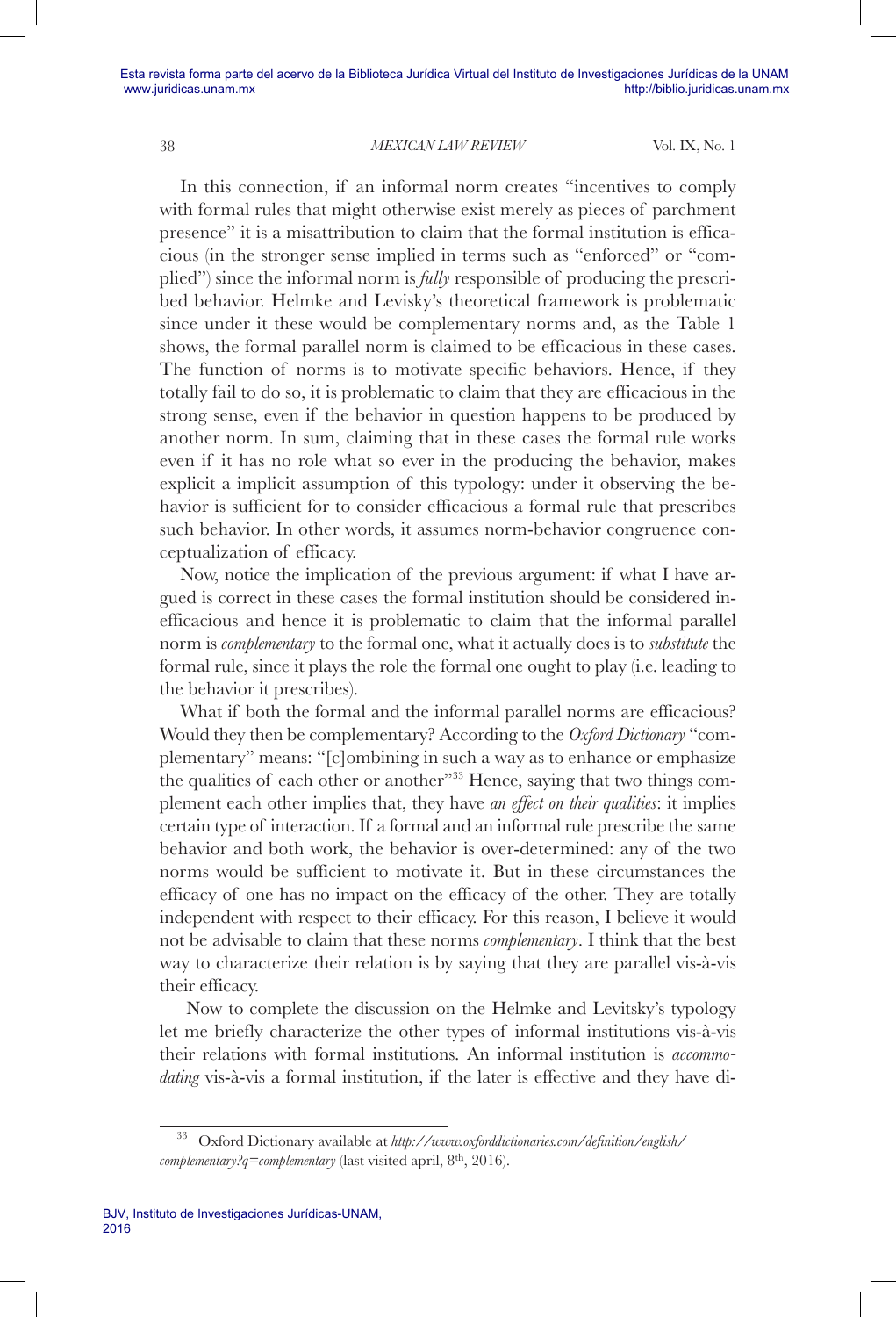vergent outcomes. These informal institutions do not directly violate their formal counterparts: "they contradict the spirit, but not the letter of the formal rules."34 The substantive outcomes of these rules are incompatible. Competing informal institutions combine ineffective formal institutions and divergent outcomes. These informal institutions "trump their formal counterparts, generating outcomes that diverge markedly form what is expected form the formal rules."35

The category of competing informal institutions creates another theoretical problem. It assumes that what makes inefficacious the formal norm is the informal norm. But it is possible for a formal institution to be inefficacious and to have divergent outcomes with an informal institution, and for the informal institution to have nothing to do with the formal inefficacy in question. These cases have no place under Helmke and Levisky's typology. Finally, substitutive informal institutions "…combine ineffective formal institutions and compatible outcomes."36

I have so far presented an account of Helmke and Levisky's typology, I have argued that it implies the conceptualization of formal efficacy (and for implication of constitutional efficacy) as norm-behavior convergence, that this conceptualization is not adequate for their research objectives, and that it differs with the conceptualization they explicitly offer. I have further pointed to some theoretical problems their typology has as a result of their conceptualization of constitutional efficacy.

Finally, it is important to note that using this typology to account for the relations between formal and informal institutions and their implications for formal efficacy would lead us, in certain cases, to problematic empirical conclusions. For instance, take the example of Article 83 of the Mexican Constitution in the PRI era discussed in the previous section. Under Helmke and Levitsky's typology during the presidential succession processes that followed the consolidation of the hegemonic party (at least until the election of Ruiz Cortines in 1952) Article 83 and the PRI non-reelection informal norms would be considered "complementary." They would be complementary because arguably, the PRI norms "…server[ed] as the underlying foundations for formal institutions. These informal norms create[d] incentives to comply with formal rules that might otherwise exist merely as pieces of parchment… compliance with formal rules [was not] rooted not in the formal rules *perse* but rather in shred expectations created by underlying informal norms."37 But, if this was in fact the case, in spite of its complete lack of motivational effect on presidential no-reelection, this taxonomy would lead us to conclude that Article 83 was efficacious at that time. If what I have argued is correct the misfit

<sup>34</sup> Helmke & Levitsky, *supra* note 10 at 15.

<sup>35</sup> *Id.* at 15.

<sup>36</sup> *Id*. at 16.

<sup>37</sup> *Id*. at 16.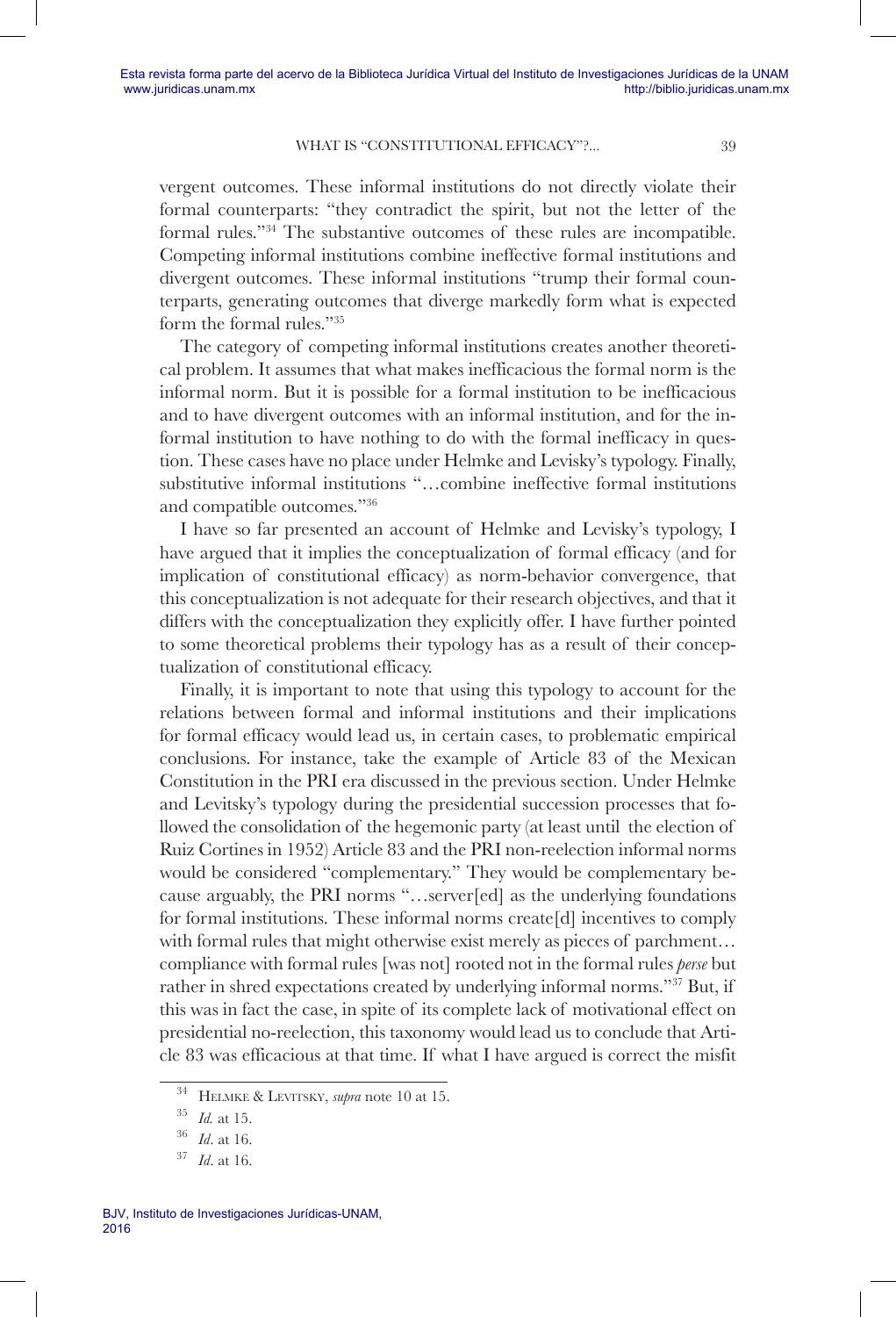Esta revista forma parte del acervo de la Biblioteca Jurídica Virtual del Instituto de Investigaciones Jurídicas de la UNAM www.juridicas.unam.mx http://biblio.juridicas.unam.mx

# 40 *MEXICAN LAW REVIEW* Vol. IX, No. 1

of the conceptualization of efficacy and Helmke and Levitsky's research objectives is problematic both for theoretical and for empirical reasons.

# IV. Exogenous Foundations of Constitutional Efficacy?

Constitutional efficacy as an equilibrium is arguably the most common criterion in the literature of political science. While several authors describe constitutions as equilibria, it is clear that the claim is not that all codified constitutions constitute equilibria, but that all codified constitutions *that work* are equilibria. Thus, for instance, I believe that Russell Hardin's account of constitutions as coordination devices is not that all codified constitutions can be considered as such, but that all constitutions that work do coordinate.<sup>38</sup>

A constitution depicts an equilibrium if and only if actors behave in accordance with the constitutional text and they individually have nothing to gain by changing his or her own strategy unilaterally. A constitution that depicts an equilibrium is often characterized as a self-enforcing constitution. In other words, by using the game theoretic notion of equilibrium political scientists have aimed to give an account of the mechanism through with constitutions become efficacious. Now, an account of how codified constitutions become efficacious necessarily implies a conceptualization of constitutional efficacy (in a more general way, you can not account how *x* becomes an *xa* without implying an idea of what it means to become *a*). The conceptualization constitutional efficacy implied in the account of constitutional efficacy as equilibrium is that of norm-behavior congruence.

As the reader most probably can see by now, the problem with constitutional efficacy as equilibrium is that it tells us nothing of what maintains such an equilibrium. In particular, it can perfectly well be the case that what maintains the correspondence between the constitutional norm and the actor's behavior bears no relation to the constitution itself. If this were the case, a constitutional norm that has no effect on the relevant behavior would be considered effec-

<sup>&</sup>lt;sup>38</sup> In this connection, some criticisms to this theory would be somewhat off the mark. For instance, showing that for most Latin American constitutions the probability of replacement increases as time goes by would not falsify Hardin's theory for the Latin-American region (see Gabriel Negretto, Shifting Constitutional designs in Latin America: A Two-Level Explanation, 89 Texas Law Review 1777-1805 (2010)), since we would expect re-coordination costs to decrease the probability of replacement only for constitutions that in fact coordinate. In other words, assuming the interpretation I propose, if it is the case that most Latin American constitutions have a very low degree of efficacy, the empirical implications of the theory would not be in conflict with such empirical findings. Hardin acknowledges that: "Many actual constitutions do have the character of contracts at their core. They cover the agreed resolution of a bargaining process in which interests are compromised. Unfortunately, constitutions that include contracts at their core are typically unstable… If a constitution is to be stable, it must be self-enforcing:" Russell Hardin, Liberalism, Constitutionalism, and Democracy 98 (Oxford University Press, 1998).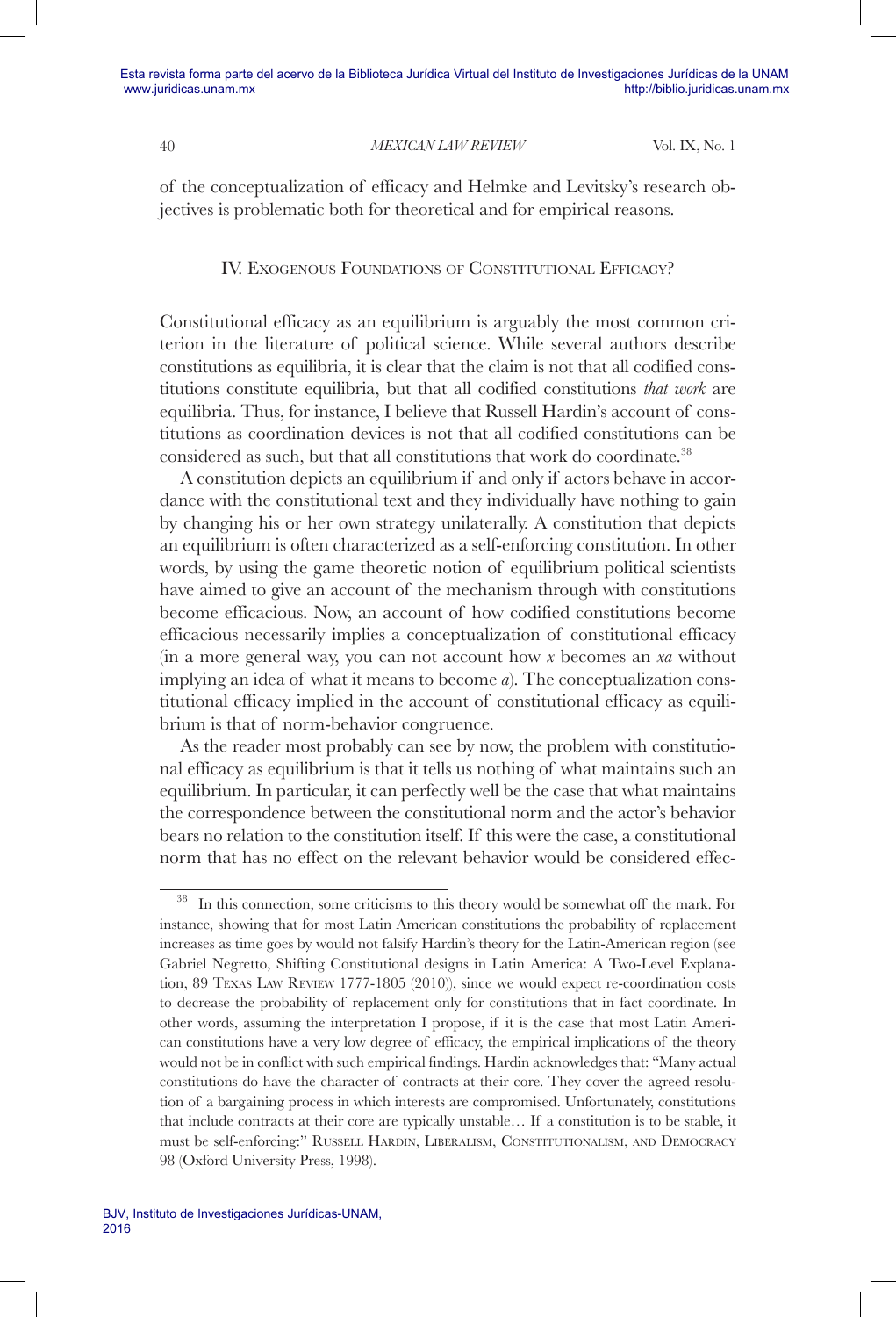tive. Hence, given that political science research in this area has as one of its objectives to understand the effects of institutions on behavior, the account of constitutional efficacy as equilibrium is too broad: for constitutional efficacy to make sense endogenous motivations must play a role in the maintenance of the equilibrium. Therefore, if the aim is to account for how codified constitutions can motivate behavior the equilibrium account of constitutional efficacy should make limit themselves to a subset of equilibria, those where the equilibrium is not exclusively maintained by exogenous controls.

To clarify this point consider an account of constitutional efficacy as equilibrium that only incorporates exogenous controls: the one presented in Barry Weingast's very influential article "The Political Foundations of Democracy and the Rule of Law". Weingast's central question is: "How are democracy's limits enforced?" His aim is to give "a unified approach to the political foundations of limited government, democracy and the rule of law- phenomena requiring that political officials respect limits on their own behavior".39 Political officials respect the limits of their behavior if and only if those limits are self-enforcing. His approach is modeled by a game of the stability of limited government that focuses on the relation between a single political official, called the sovereign, and the citizenry.

To stay in power the sovereign requires sufficient support from the citizens, and each individual supports the sovereign as long as he does not transgress what the citizen believes are her rights.<sup>40</sup> Different citizens have different "preferences and values" and therefore, different conceptions of what her rights are.41 So accordingly constitutions are devices that *coordinate* the citizens on what constitutes a violation of rights so that they can collectively react to transgressions by withdrawing their support from the sovereign. If the constitution is effective, that is if citizens are coordinated on its content, the sovereign will avoid any behavior that violates the constitution because by doing so he risks losing power. Notice that in this model the converse relation also holds: if the sovereign acts in accordance with the constitution, the constitution is efficacious. Therefore, clearly this particular model falls under the conceptualization of constitutional efficacy as norm-behavior congruence: norm-behavior congruence is necessary and sufficient for constitutional efficacy.

Furthermore, in the model the controls are exogenous to the constitution. Weingast claims that whether or not a constitution coordinates individuals on its content is a function of the social consensus of the rights of citizens and the limits of the state.

"In terms of the model, limits become self-enforcing when citizens hold these limits in high enough esteem that they are willing to defend them by withdrawing support from the sovereign when he attempts to violate these

<sup>39</sup> Weingast, *supra* note 9.

<sup>40</sup> *Id.* at 246. 41 *Id.* at 246 y 247.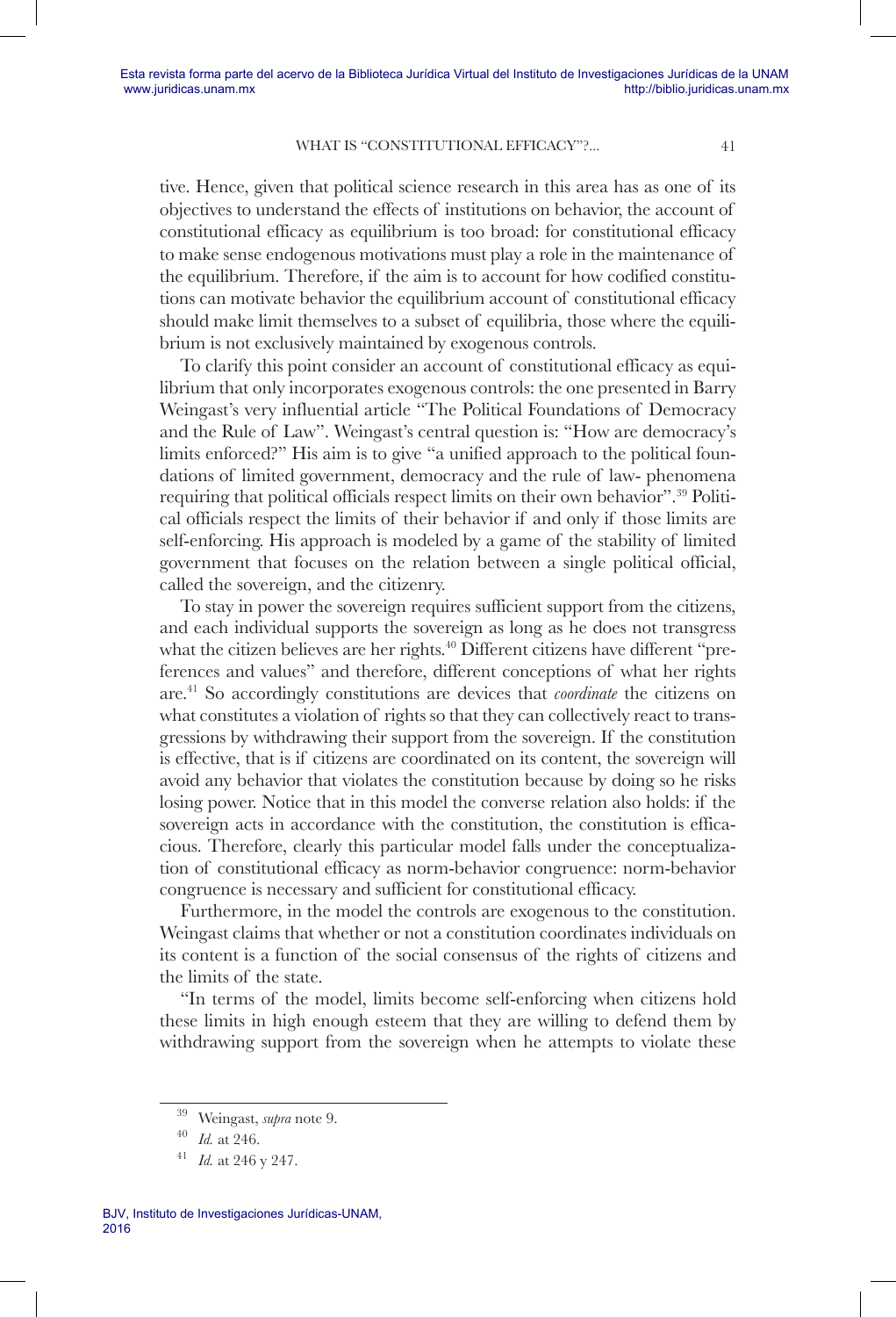limits. To survive a constitution must have more than philosophical or logical appeal; citizens must be willing to defend it".<sup>42</sup>

"Because citizens have different views about ideal limits, a unique set of ideal limits is unlikely. Coordination requires that citizens compromise their ideal limit…When the difference between each citizen's ideal and the compromise is small relative to the cost of transgression, the compromise makes the citizens better of ".<sup>43</sup>

Thus according to this account whether or not a constitution works depends on the presence of a common set of citizen attitudes that are totally exogenous to the constitution and its incentives. What maintains the equilibrium of efficacy has therefore nothing to do with the codified constitution and its design. To clarify this point further Weingast's account of why Latin American constitutions "have not worked" while the American has is particularly helpful:

"[Latin American constitutions "have not worked" because] Latin American states are not characterized by a common set of citizen attitudes about the appropriate role of government… [While] citizen reaction implies that US constitutional restrictions on officials are self-enforcing …Latin America states exhibit a complementary set of phenomena: citizens unwilling to defend the constitution, unstable democracy and episodic support for coups".<sup>44</sup>

In sum, there is a theoretical and conceptual tension between the research's aim, accounting for how constitutional norms can systematically cause the behavior that characterizes limited governments and the rule of law (how they become efficacious), and the account of constitutional efficacy as an equilibrium maintained only by exogenous controls (citizens' attitudes) that it offers.

To close let me point out that this lack of adequacy may be the result of conflating two different understandings of what it means to say "constitutions are coordination devices." As Hardin argues:

"In claiming that a particular constitution is a device for coordination we could be making two quite different claims: that the choice of the content of the constitution was itself a matter of coordination or that the constitution works by successfully coordinating actions under it".45

Claiming that the content of a particular constitution coordinated the most important sectors of a society may be given as an account of a successful constitution-making process and as an explanation of why the content of a particular constitution is such. So following Hardin's account, we can claim that the American-constitution making processes coordinated the most important economic interests and, we may add, following Weingast, also the most

<sup>42</sup> *Id.* at 251.

<sup>43</sup> *Id.* at 252. 44 *Id.* at 54.

<sup>45</sup> Hardin, *supra* note 37, at 103.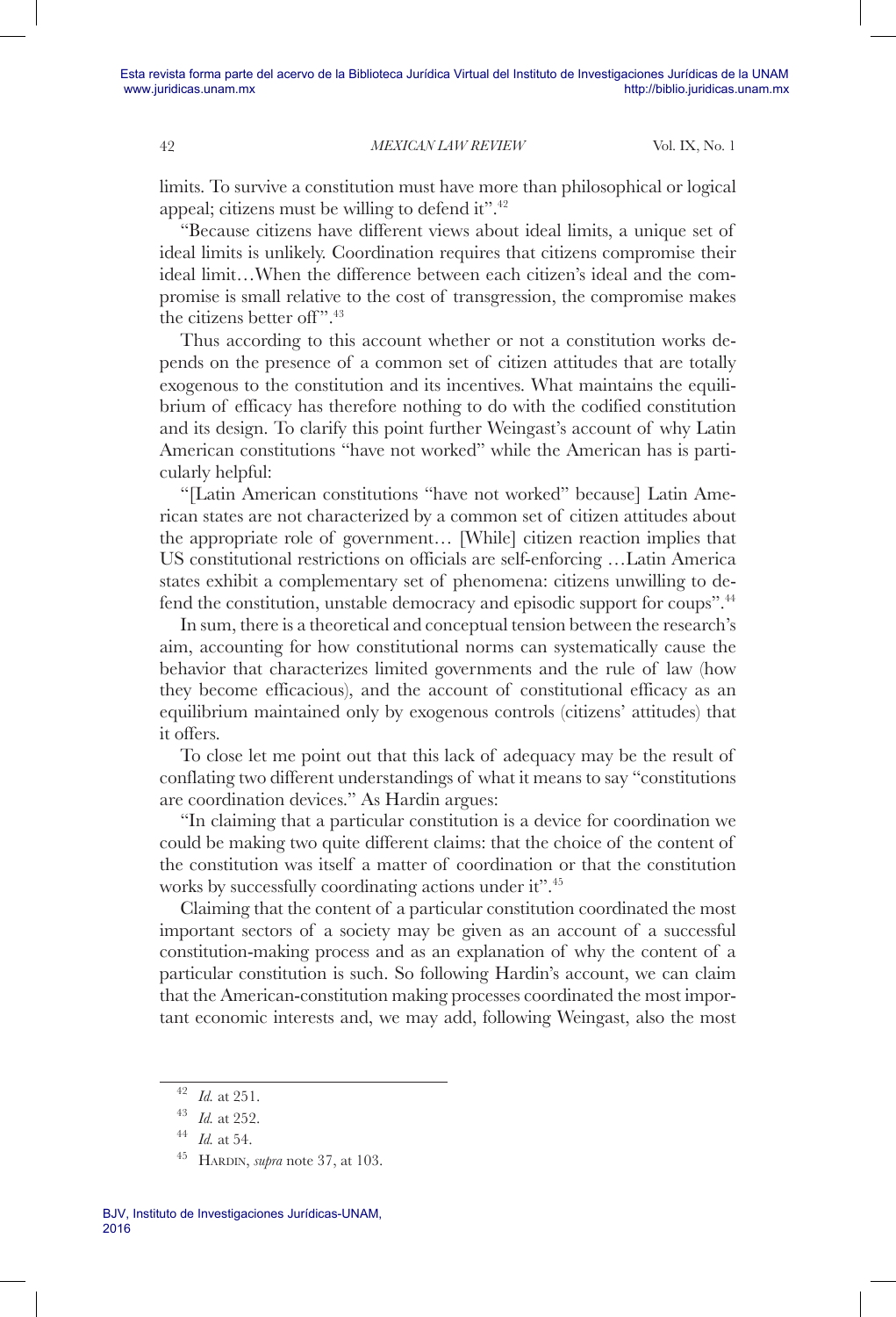important attitudes about the appropriate role of government (i.e. that those interests and attitudes were coordinated *on* the content of the constitution).

Now when we claim that a constitution that *works* is a coordination device, we are claiming that actions are successfully coordinated *under* it; i.e. that the behavior that is its regulative target is attained thanks to the incentives the constitution gives to the relevant individuals. That public actors act according to the constitution as a result of their pursuit of individual benefits *under* constitutional laws.

The need of separating these two senses in which a constitution is a coordination device follows from the recognition that an account of modern constitutional government requires a two-stage theory.46 Success in coordinating on a particular constitutional content does not guarantee that the individuals who populate the institutions created by the constitution will coordinate under it. In other words, a successful constitution-making process is not sufficient for constitutional efficacy. This is the case because constitutions create and distribute power in ways that are not predictable *ex ante*. Moreover, constitutions are complex systems that often have unintended effects. Therefore, what enables coordination *on* a particular constitutional content and what enables coordination *under* that constitution require separate accounts. In particular, while the former necessarily deals only with interests and other motivations *exogenous* to the constitution, the latter requires the incorporation of motivations *endogenous* to it.

If I am right, the source of Weingast's problematic account of constitutional efficacy lies in his conflation of the two stages required by a satisfactory theory of modern constitutional government. He conflates the determinants of coordination *on* constitutional content with the determinants of coordination *under* a modern constitutional order. Weingast's account is then an instance in which I claim we can have norm-behavior congruence without efficacy in the strong sense linked to research on how codified constitutions can motivate politicians to behave in ways consistent with the ideals of constitutionalism and the rule of law. It also exemplifies why I claim constitutional efficacy as equilibrium implies a conceptualization of constitutional efficacy that is too broad for this research agenda, and thus why we would need to make sure to incorporate controls endogenous to the constitution if we what to purse this research aims.

### V. CONCLUSION

It is not uncommon for social science research to overlook the importance of the conceptualizations they use in their proposals and how adequate they are given their research objectives. In this paper, I have defended a modest,

<sup>46</sup> *See* id. at 83.